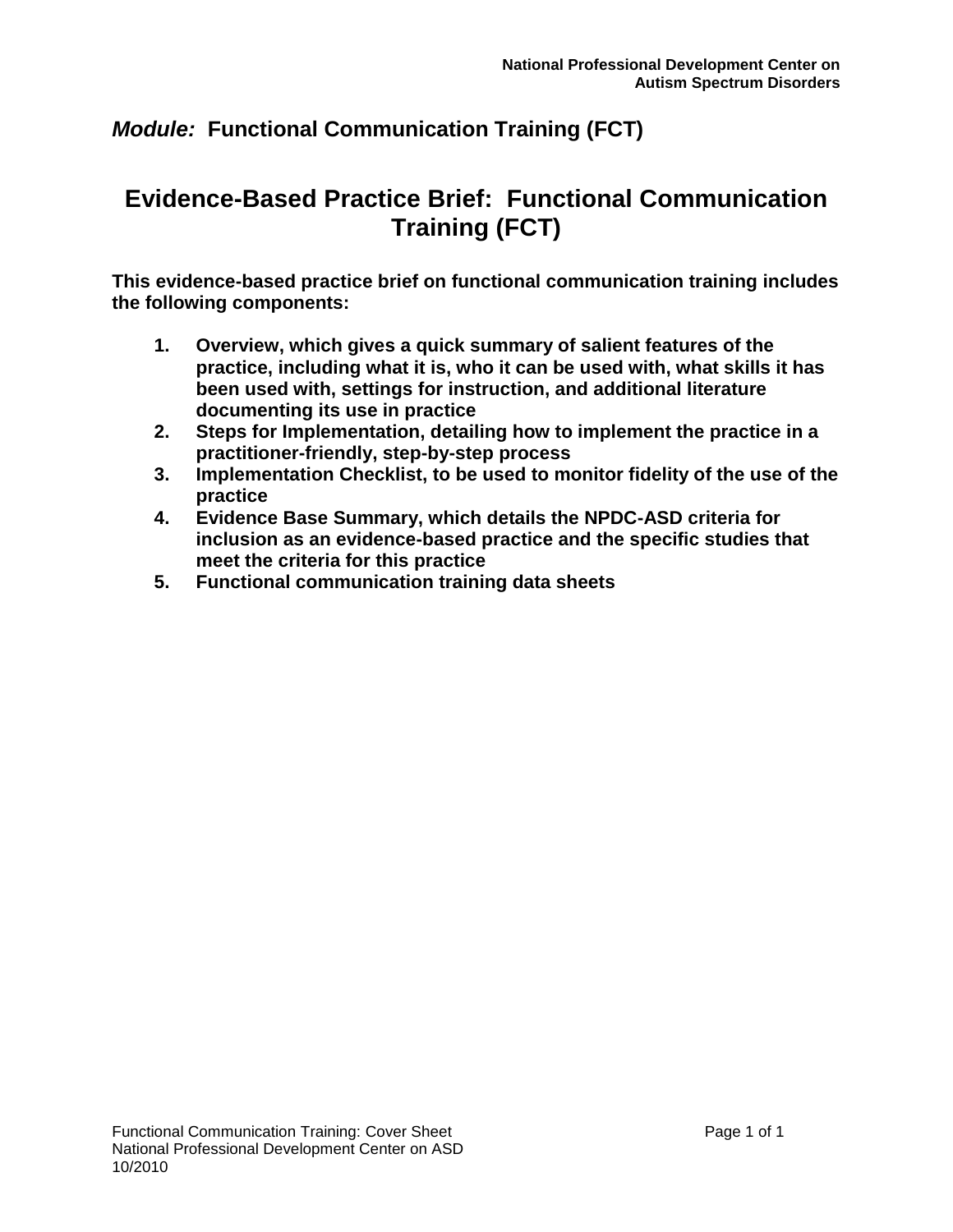# **Overview of Functional Communication Training (FCT)**

Franzone, E. (2009). *Overview of functional communication training (FCT)*. Madison, WI: National Professional Development Center on Autism Spectrum Disorders, Waisman Center, University of Wisconsin.

Functional communication training (FCT) emerged from the literature on functional behavioral assessment (FBA) as a systematic practice to replace inappropriate behavior or subtle communicative acts with more appropriate and effective communicative behaviors or skills. FCT is always implemented after an FBA has been conducted to identify the function of an interfering behavior. When using FCT, teachers/practitioners analyze the interfering behavior to determine what the learner is trying to communicate. For example, is the learner biting peers when she wants a toy that another child has? Or is the learner yelling out in class so that he will be sent out of the room? After teachers/practitioners have identified the function of the interfering behavior, they then implement FCT to identify and teach a replacement behavior that is easy for the learner to use and serves the same purpose as the interfering behavior, but in a more appropriate way.

#### **Evidence**

FCT meets the evidence-based practice criteria with five single-subject design studies, demonstrating its effectiveness for promoting appropriate behavior and communication skills for children at the preschool and elementary school levels.

#### **With what ages is FCT effective?**

FCT can be used effectively with children with ASD, regardless of cognitive level and/or expressive communicative abilities. The evidence base shows that FCT is an effective intervention for learners at the early childhood and elementary levels. It is reasonable to assume that it would be an effective practice for older learners as well.

#### **What skills or intervention goals can be addressed by FCT?**

FCT targets skills that help children and youth with ASD effectively communicate with others in a variety of situations and settings. In the evidence base, FCT was used to decrease the incidence of interfering behaviors and to replace subtle, less-clear communicative forms (e.g., leading an adult by the hand to a desired item) with clearer communicative forms (e.g., pointing).

#### **In what settings can FCT be effectively used?**

The evidence-based studies were conducted in clinical, school-based, and home environments. While the research did not demonstrate use of FCT in community settings, it might be ideal for teaching to occur in community settings if interfering behaviors regularly occur there. Teaching in varied and/or more natural environments has been demonstrated to promote generalization of skills.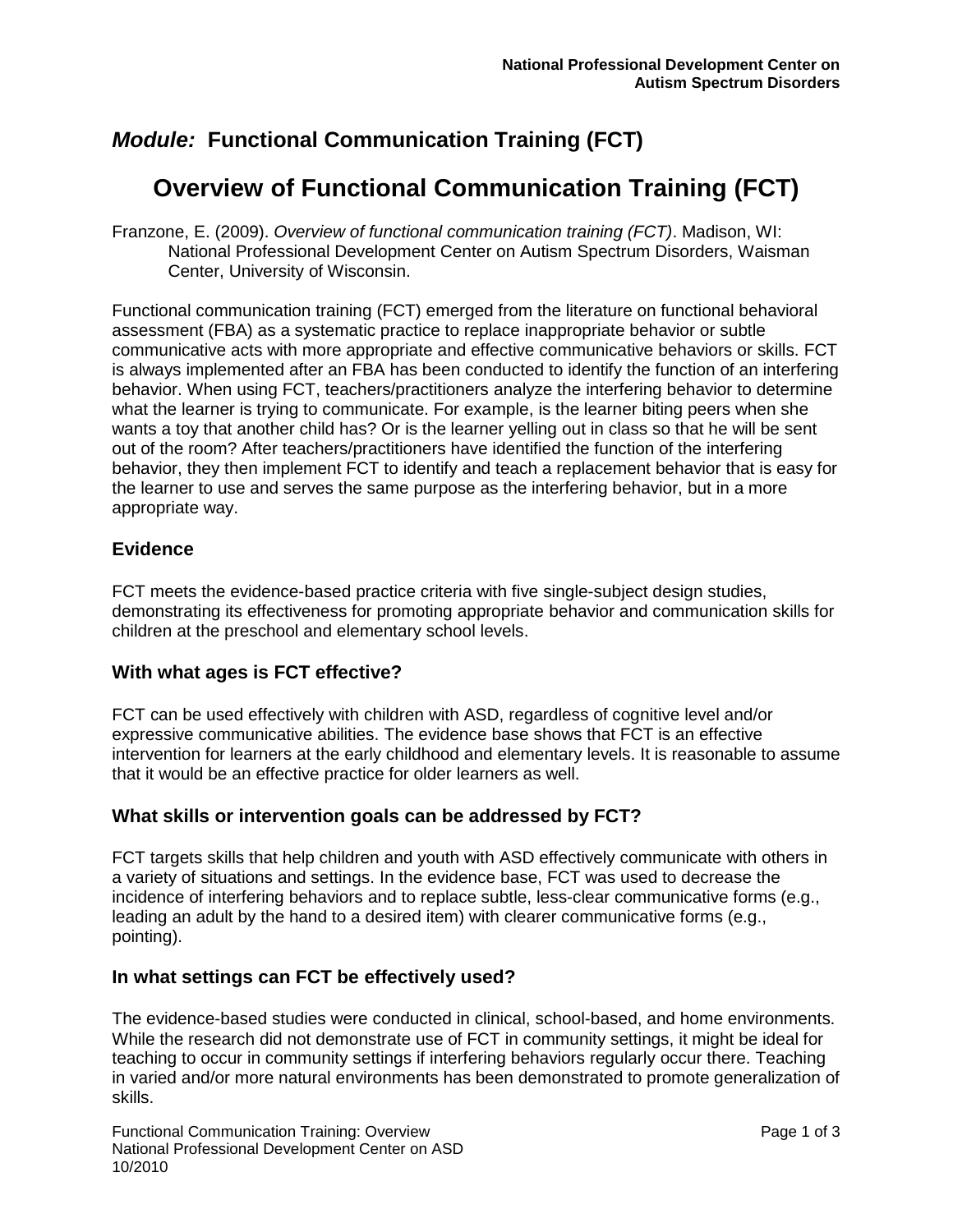#### **Evidence Base**

The studies cited in this section provide the basis upon which this practice was determined to meet the NPDC on ASD's criteria as an evidence-based practice. This list is not exhaustive; other quality studies may exist that were not included.

#### *Preschool*

- Carr, E. G., & Kemp, D. C. (1989). Functional equivalence of autistic leading and pointing: Analysis and treatment. *Journal of Autism and Developmental Disorders, 19*(4), 561- 578.
- Mancil, G. R., Conroy, M. A., Nakao, T., & Alter, P. J. (2006). Functional communication training in the natural environment: A pilot investigation with a young child with autism spectrum disorder. *Education and Treatment of Children, 29*(4), 615-633.
- Olive, M., Lang, R., & Davis, T. (2008). An analysis of the effects of functional communication and a voice output communication aid for a child with autism spectrum disorder. *Research in Autism Spectrum Disorders, 2*(2), 223-236.
- Schindler, H., & Horner, R. (2005). Generalized reduction of problem behavior of young children with autism: Building trans-situational interactions. *American Journal on Mental Retardation: 110*(1), 36-47.

#### *Elementary*

Casey, S., & Merical, C. (2006). The use of functional communication training without additional treatment procedures in an inclusive school setting. *Behavioral Disorders, 32*(1), 46-54.

#### **Selected Additional Resources**

- Braithwaite, K. & Richdale, A. (2000). Functional communication training to replace challenging behaviors across two behavioral outcomes. *Behavioral Interventions, 15*, 21-36.
- Buckley, S., & Newchok, D. (2005). Differential impact of response effort within a response chain on use of mands in a student with autism. *Research in Developmental Disabilities, 26*(1), 77-85.
- Carr, E. G., & Durand, V. M. (1985). Reducing behavior problems through functional communication training. *Journal of Applied Behavior Analysis, 18,* 111-126.
- Charlop-Christy, M. H., & Kelso, S. E. (2003). Teaching children with autism conversational speech using a cue card/written script program. *Education and Treatment of Children, 26*(2), 108-127.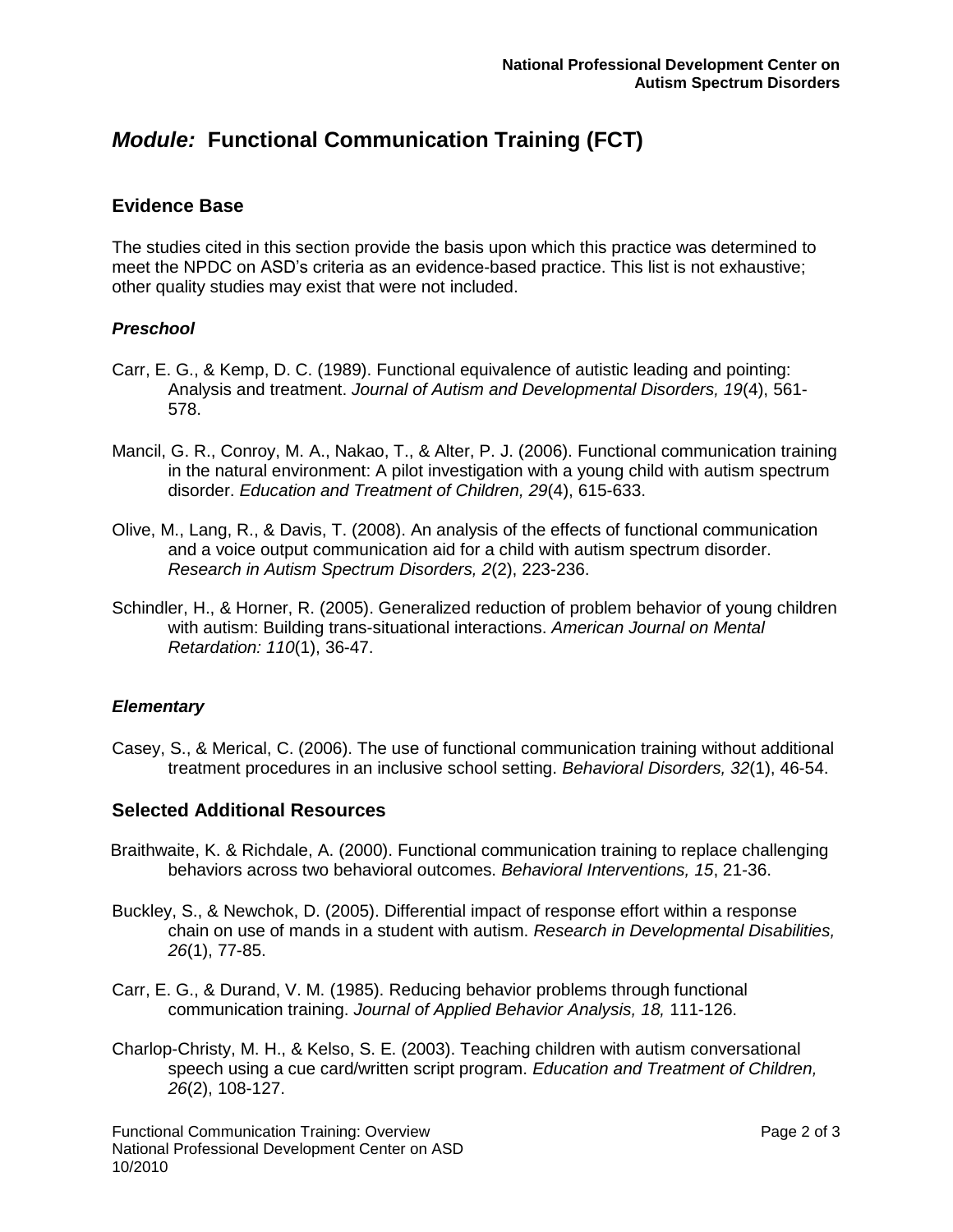- Drasgow, E., Halle, J. W., Ostrosky, M. M., & Harbers, H. M. (1996). Using behavioral indication and functional communication training to establish an initial sign repertoire with a young child with severe disabilities. *Topics in Early Childhood Special Education, 16*, 500-521.
- Doss, S., & Reichle, J. (1989). Establishing communication alternatives to the emission of socially motivated excess behavior: A review. *Journal of the Association of Persons with Severe Handicaps, 14*(2), 101-112.
- Durand, M., & Merges, E. (2001). Functional communication training: A contemporary behavior analytic intervention for problem behaviors. *Focus on Autism and Other Developmental Disabilities, 16*(2), 110-119.
- Durand, M. (1990). *Severe behavior problems: A functional communication training approach*. NY: Guilford.
- Hagopian, L. R., Contrucci-Kuhn, S. A., Long, E. S., & Rush, K. S. (2005). Schedule thinning following communication training: Using competing stimuli to enhance tolerance to decrements in reinforcer density. *Journal of Applied Behavior Analysis, 38*(2), 177-193.
- Mancil, G. R. (2006) Functional communication training: A review of the literature related to children with autism. *Education and Training in Developmental Disabilities, 41*(3), 213- 224.
- Martin, C. A., Drasgow, E., Halle, J. W., & Brucker, J. M. (2005). Teaching a child with autism and severe language delays to reject: Direct and indirect effects of functional communication training. *Educational Psychology, 25*(2 & 3), 287-304.
- O'Neill, R. E., & Sweetland-Baker, M. (2001). Brief report: An assessment of stimulus generalization and contingency effects in functional communication training with two students with autism. *Journal of Autism and Developmental Disorders, 31*(2), 235-240.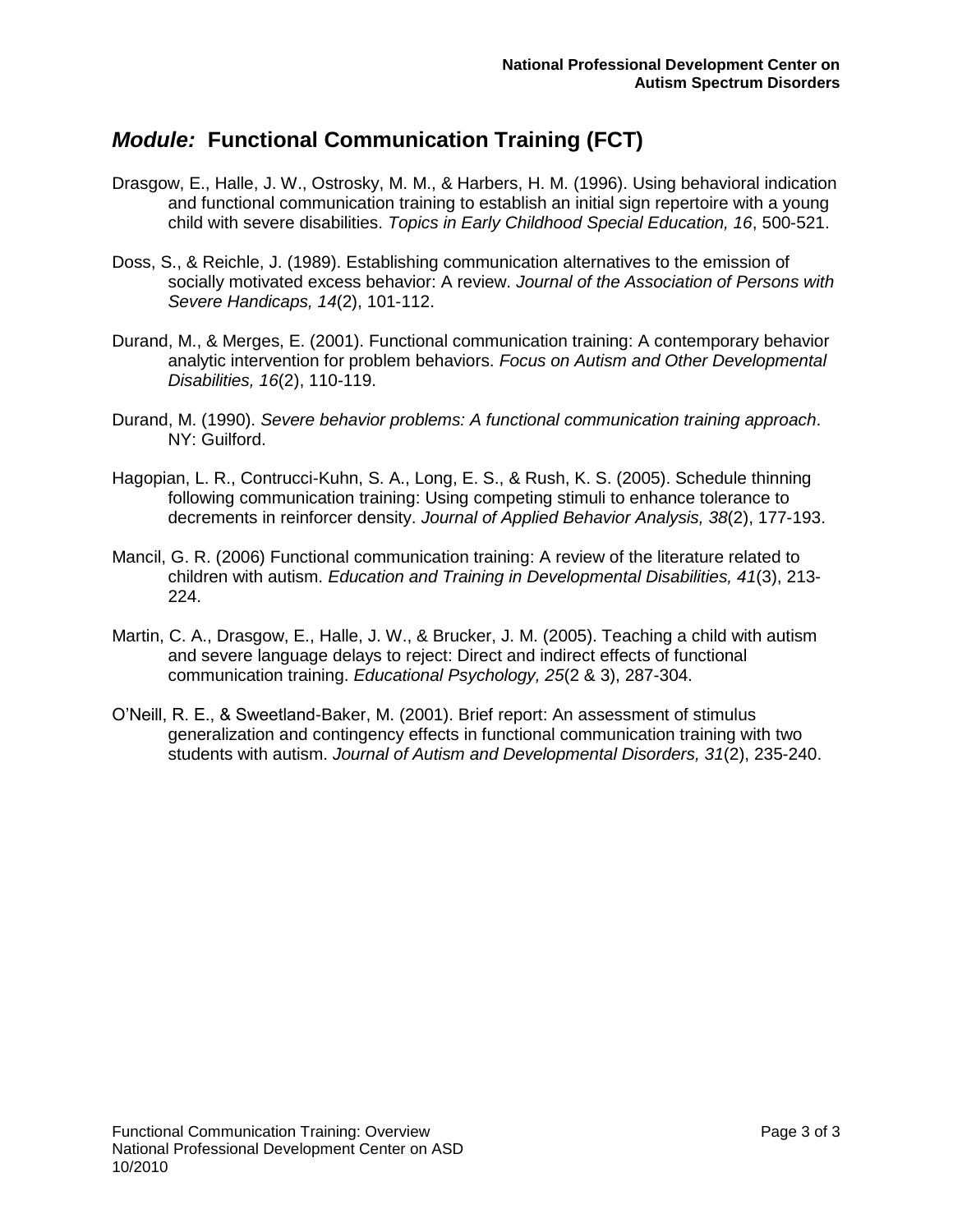# **Evidence Base for Functional Communication Training**

The National Professional Development Center on ASD has adopted the following definition of evidence-based practices.

To be considered an evidence-based practice for individuals with ASD, efficacy must be established through peer-reviewed research in scientific journals using:

- *randomized or quasi-experimental design studies.* Two high quality experimental or quasi-experimental group design studies,
- *single-subject design studies.* Three different investigators or research groups must have conducted five high quality single subject design studies, or
- *combination of evidence.* One high quality randomized or quasi-experimental group design study and three high quality single subject design studies conducted by at least three different investigators or research groups (across the group and single subject design studies).

High quality randomized or quasi experimental design studies do not have critical design flaws that create confounds to the studies, and design features allow readers/consumers to rule out competing hypotheses for study findings. High quality in single subject design studies is reflected by a) the absence of critical design flaws that create confounds and b) the demonstration of experimental control at least three times in each study.

This definition and criteria are based on the following sources:

- Horner, R., Carr, E., Halle, J., McGee, G., Odom, S., & Wolery, M. (2005). The use of single subject research to identify evidence-based practice in special education. *Exceptional Children, 71,* 165-180.
- Nathan, P., & Gorman, J. M. (2002). *A guide to treatments that work.* NY: Oxford University Press.
- Odom, S. L., Brantlinger, E., Gersten, R., Horner, R. D., Thompson, B., & Harris, K. (2004). *Quality indicators for research in special education and guidelines for evidence-based practices: Executive summary.* Arlington, VA: Council for Exceptional Children Division for Research.
- Rogers, S. J., & Vismara, L. A. (2008). Evidence based comprehensive treatments for early autism. *Journal of Clinical Child and Adolescent Psychology, 37*(1), 8-38.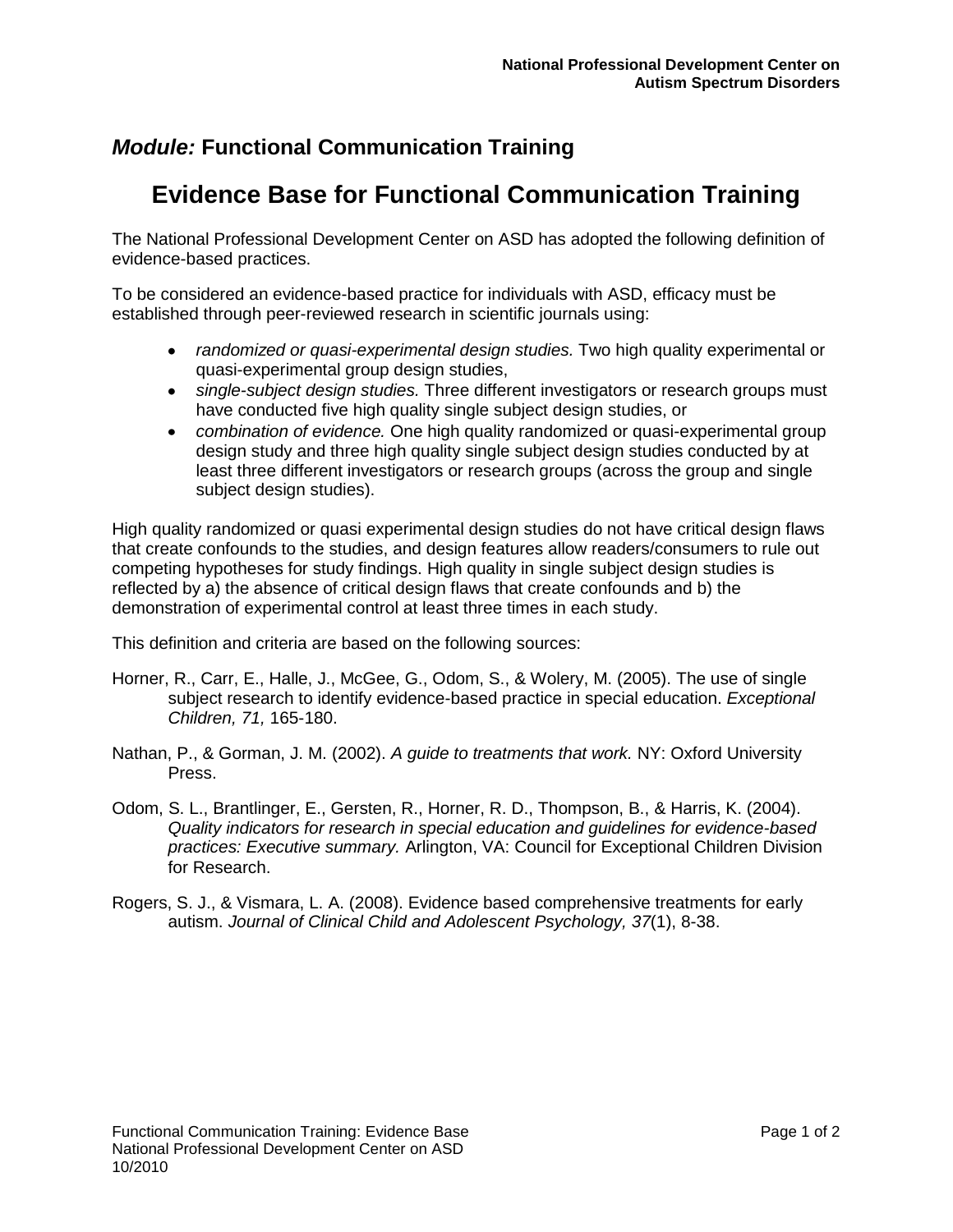Using these criteria, the empirical studies referenced below provide documentation for supporting functional communication training as an evidence-based practice. This list is not exhaustive; other quality studies may exist that were not included.

#### *Preschool*

- Carr, E. G., & Kemp, D. C. (1989). Functional equivalence of autistic leading and pointing: Analysis and treatment. *Journal of Autism and Developmental Disorders, 19*(4), 561- 578.
- Mancil, G. R., Conroy, M. A., Nakao, T., & Alter, P. J. (2006). Functional communication training in the natural environment: A pilot investigation with a young child with autism spectrum disorder. *Education and Treatment of Children, 29*(4), 615-633.
- Olive, M., Lang, R., & Davis, T. (2008). An analysis of the effects of functional communication and a voice output communication aid for a child with autism spectrum disorder. *Research in Autism Spectrum Disorders, 2*(2), 223-236.
- Schindler, H., & Horner, R. (2005). Generalized reduction of problem behavior of young children with autism: Building trans-situational interactions. *American Journal on Mental Retardation: 110*(1), 36-47.

#### *Elementary*

Casey, S., & Merical, C. (2006). The use of functional communication training without additional treatment procedures in an inclusive school setting. *Behavioral Disorders, 32*(1), 46-54.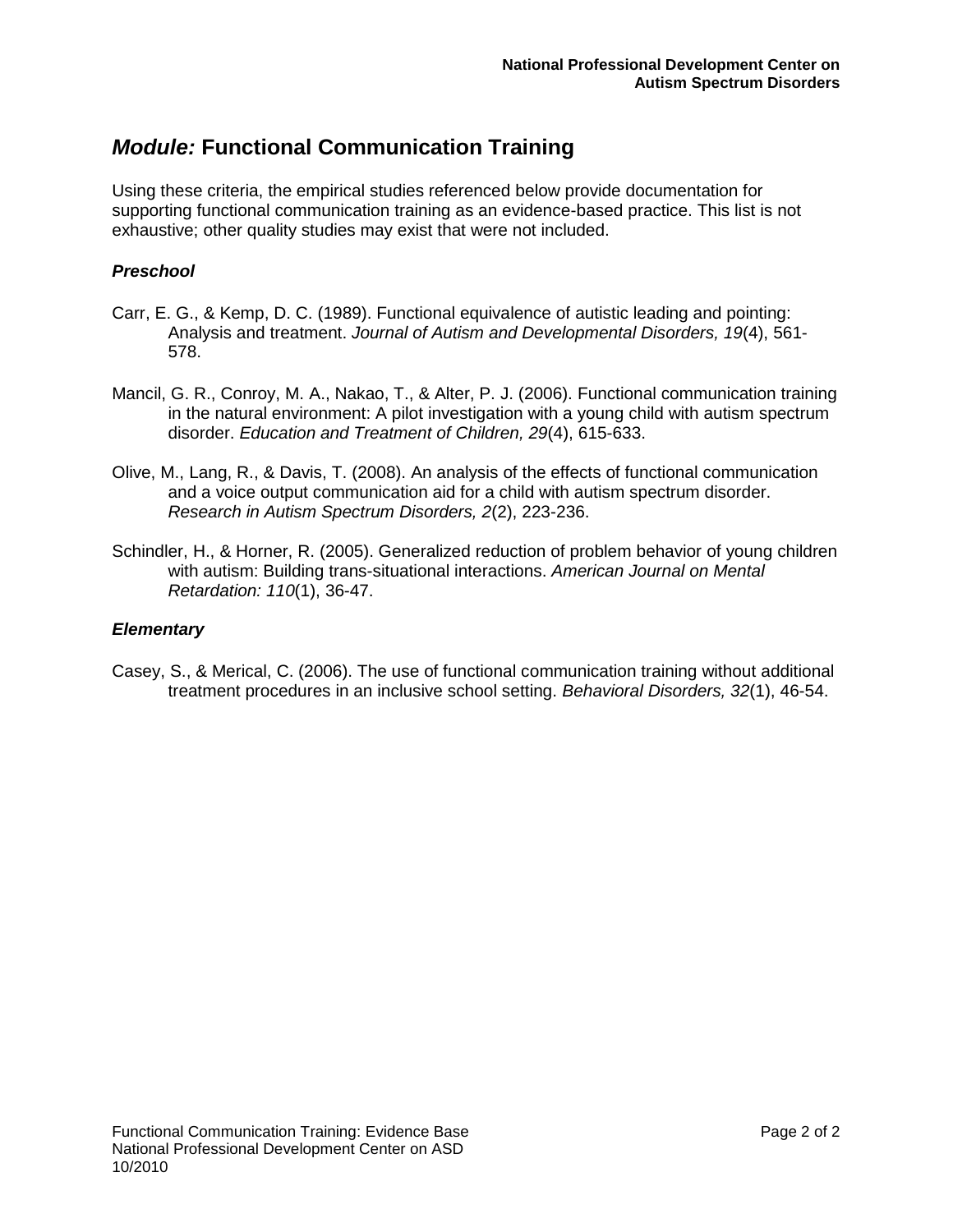# **Steps for Implementation: Functional Communication Training**

Franzone, E. (2009). *Steps for implementation: Functional communication training*. Madison, WI: The National Professional Development Center on Autism Spectrum Disorders, Waisman Center, University of Wisconsin.

Functional communication training (FCT) is most frequently used to replace interfering behaviors (e.g., disruptive, repetitive/stereotypical) or subtle, less clear communicative forms (e.g., reaching, leading) with more conventional communicative forms (e.g., pointing, picture exchange, signing, verbalizations).

### *Step 1. Identifying the Interfering Behavior*

In Step 1, teachers/practitioners identify (a) an inappropriate behavior (e.g., hitting, grunting, falling to the floor) that is serving some type of communicative function and that is being reinforced (perhaps unknowingly) so that it continues to occur on a regular basis or (b) a subtle communicative attempt that can be replaced with a more conventional form of communication.

1. Teachers/practitioners (e.g., speech/language pathologist, paraprofessional) identify an interfering behavior or a subtle communicative form to be the interfering behavior.

Potential interfering behaviors that are serving some type of communicative function and are being reinforced (perhaps unknowingly) include:

- interfering behaviors that may be repetitive, disruptive, and/or self-injurious and
- subtle forms of communications such as grunting, reaching, leading.

### *Step 2. Completing a Functional Behavioral Assessment (FBA)*

In Step 2, two components of the FBA process are implemented by teachers/practitioners. These components serve as reminders to those who are experienced with the FBA process. For teachers/practitioners who are not as familiar with FBA, please refer to the FBA Steps for Implementation. A high-quality FBA has many discrete steps related to identifying the interfering behavior, collecting baseline data, developing a hypothesis statement, and testing the hypothesis that are helpful when implementing FCT. Therefore, if you are not familiar with the complete FBA process, please refer to Steps 1 through 5 of the FBA brief.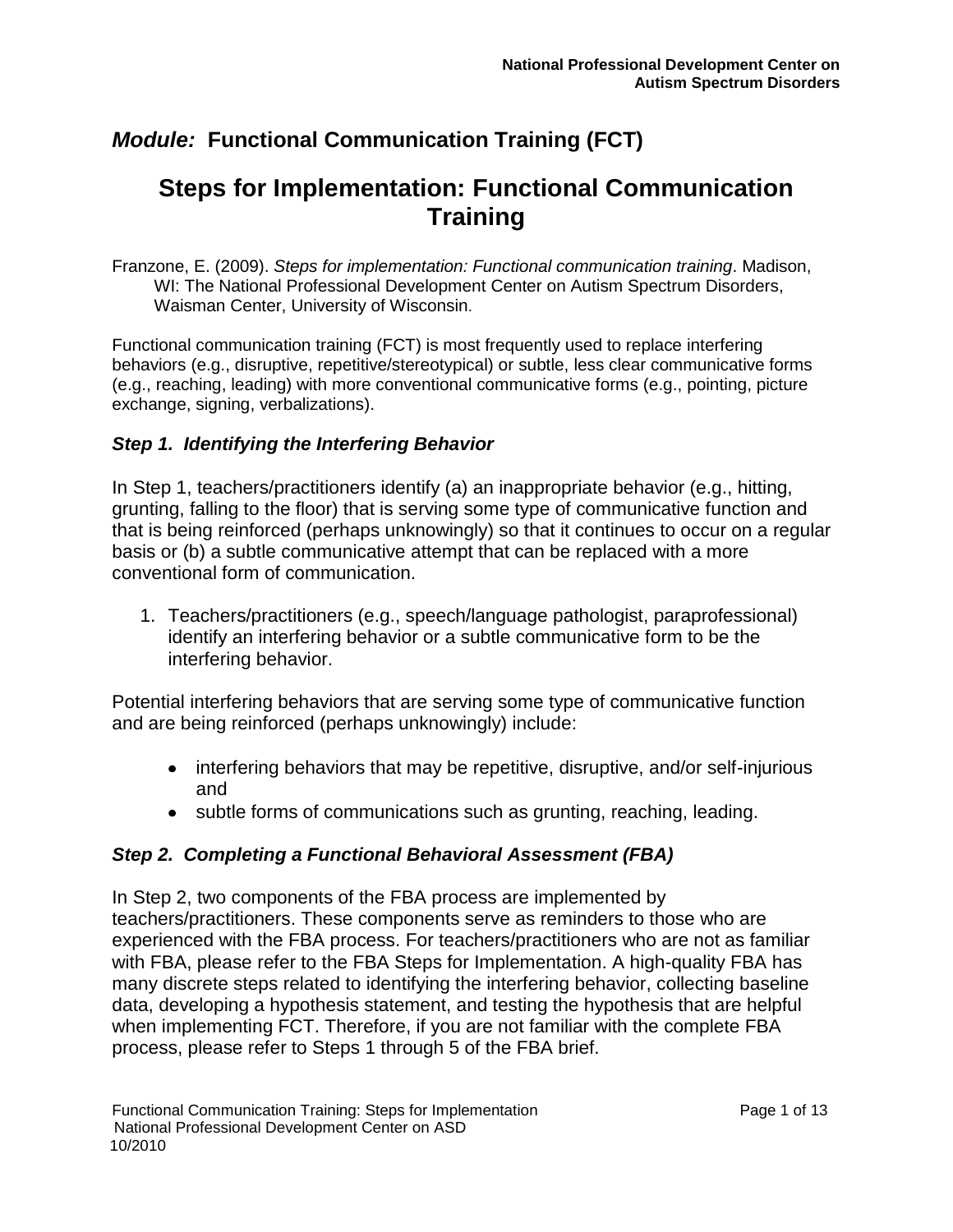1. Teachers/practitioners complete a high-quality FBA .

With FBA, teachers/practitioners use (a) indirect (e.g., interviews, record review, questionnaires) and (b) direct assessment (e.g., A-B-C observation) to create a hypothesis about the function of the interfering behavior and to determine what might be causing and reinforcing the behavior. An FBA provides teachers/practitioners with a clear understanding of why learners engage in the interfering behavior.

2. Teachers/practitioners identify the function of the interfering behavior.

Data collection is a key part of a high-quality FBA and is essential for determining the function of the interfering behavior. The function of the interfering behavior will most likely include one of the following:

- *gaining attention* (e.g., a teenager screams to get attention from staff);
- *escape* (e.g., a boy bites his hand so that he is removed from math class);
- *gaining access to tangible/edible items* (e.g., a girl grabs cookies from her friend's hand); or
- *acquiring automatic sensory stimuli* (e.g., a learner flaps his hands during language arts).

Data also provide baseline information that is critical for planning effective interventions. Considerations for planning interventions include identifying:

- **antecedents** of the interfering behavior (i.e., what happens to precipitate the behavior) and **consequences** (i.e., what happens after the behavior that might be maintaining it);
- **e** environments where the interfering behavior occurs;
- people involved with the learner when the interfering behavior occurs; and
- the frequency and intensity of the interfering behavior.

### *Step 3. Identifying a Replacement Behavior as a Substitute for the Interfering Behavior*

In Step 3, teachers/practitioners identify a replacement behavior that serves the same function as the interfering behavior and that will serve as a substitute.

In general, a replacement behavior should still allow the learner to get what he wants just as easily, or more easily, than the interfering behavior. If it doesn't, then the learner has little incentive to use the replacement behavior that is less efficient than the interfering behavior.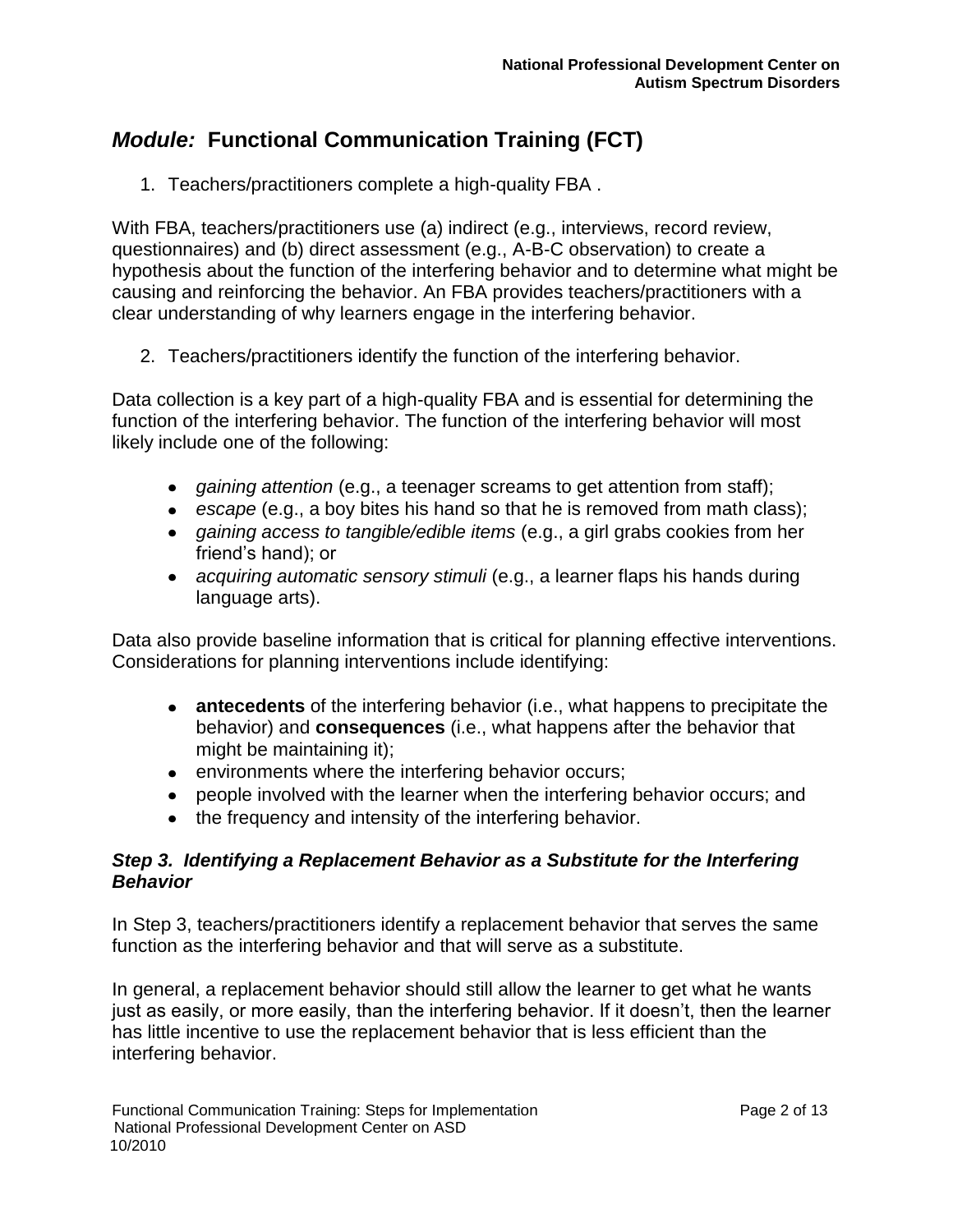1. Teachers/practitioners select a form of communication (e.g., signing, verbalizations, pictures) that is appropriate for the learner.

Depending on the learner, the replacement behavior may be delivered through verbalizations (e.g., words), signs, gestures, pointing, the use of a picture exchange system, or a speech generating device.

2. Teachers/practitioners choose a replacement behavior that is efficient.

The replacement behavior should be simple enough (a) to be taught in a short amount of time and (b) allow the learner to quickly acquire the behavior and gain access to the reinforcement. If learners are asked to produce a complicated replacement behavior, they may revert back to the undesirable interfering behavior.

3. Teachers/practitioners identify a replacement behavior that is acceptable and appropriate for both the environment and the learner.

The replacement behavior should be appropriate for the learner's environment and be a task or activity that the learner can or will do. For example, teaching a seventh-grade student to hold up a large picture of a toilet to request a bathroom break is not acceptable in an inclusive middle school setting because it may invite unnecessary teasing from classmates. In this situation, it may be more appropriate to teach the student the sign for toilet.

4. Teachers/practitioners choose a replacement behavior that is recognized by multiple communicative partners.

If the replacement behavior is not recognizable to others, communication partners may not respond, and the interfering behavior may not be reduced. Teaching a learner with severely reduced intelligibility (i.e., difficult to understand) to say, "I need help with this," may not be an appropriate use of FCT. If the sentence is difficult to understand, communicative partners may not provide the reinforcement (assistance) consistently, and the interfering behavior will not decrease. However, if the same learner is taught to sign, "Help," communicative partners could more quickly recognize the communication and provide reinforcement.

One caveat is worth noting. With sign language, it may be that the communicative act is recognizable to a limited group: either to people who understand sign language or, even more limiting, a select group of people who have learned an individual learner's version of signed words. Other forms of communication, including pictures and speech generating devices, may be easier to generalize to multiple environments.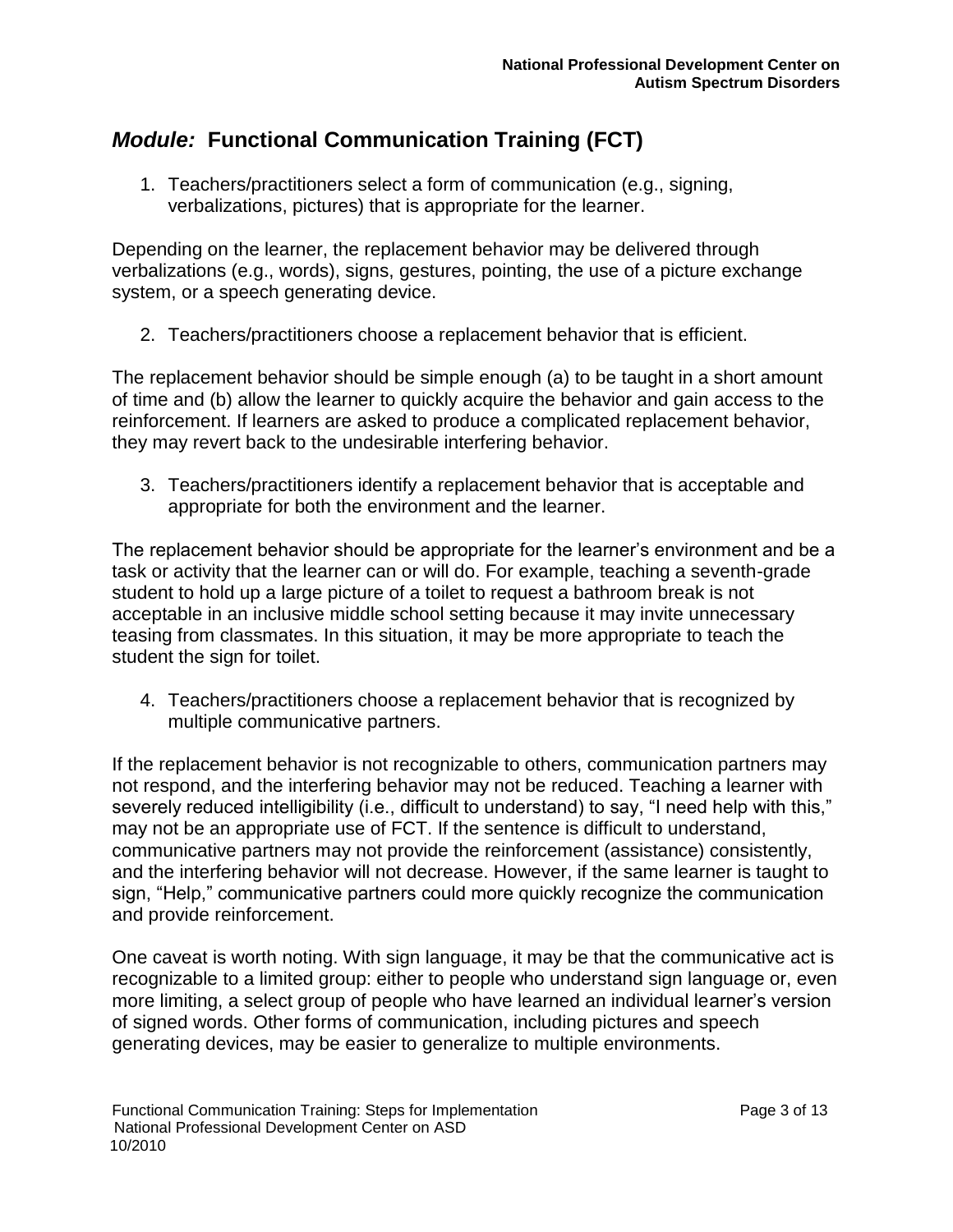5. Teachers/practitioners incorporate attention-getting into the replacement behavior if necessary.

Teachers/practitioners should recognize that learners using nonverbal communicative forms (e.g., signing, pointing to pictures) may need to gain the attention of the communicative partner prior to making requests. Gaining the attention of others before making a request is particularly relevant if initial instruction in FCT occurs in an environment in which the learner already has the communicative partner's attention (e.g., traditional one-on-one therapy at a table). In other environments, the learner may be unable to use the replacement behavior successfully if the communicative partner is not attending. For example, a learner may be signing, "Help," while his assistant is attending to another student. The replacement behavior could be to *first* touch the communicative partner's shoulder and *then* produce the sign.

In summary, the replacement behavior should be one that is easily taught, is agreed to be appropriate by all team members (including classroom teachers, assistants, special education staff, parents, and, potentially, the learner), and is easily understood by communicative partners. Most importantly, the replacement behavior should always result in access to the reinforcer.

### *Step 4. Designing and Implementing Data Collection Procedures*

In Step 4, teachers/practitioners design and then implement data collection procedures that are functional, meaningful, and useful for the team. When designing data collection procedures, teachers/practitioners collect data (in the same fashion as they were collected during the FBA) to monitor learner progress, to determine the effectiveness of FCT, and to identify ways in which the intervention needs to be modified if the learner is still using the interfering behavior more often then the replacement behavior.

- 1. Teachers/practitioners implement data collection procedures that are functional, meaningful, and available to team members responsible for data collection.
- 2. Data are collected:
	- a. before FCT is implemented (typically during the FBA process) and
	- b. during the implementation of FCT (e.g., weekly).

Baseline data are gathered during the FBA process. For more detailed information on collecting baseline data, please review the **FBA Steps for Implementation**, Step 3.

Data collected during the implementation of FCT will be used to monitor its effectiveness. Typically, data are collected on the same variables during the FBA, the pre-intervention phase (or baseline), and intervention.

Functional Communication Training: Steps for Implementation example 13 Page 4 of 13 National Professional Development Center on ASD 10/2010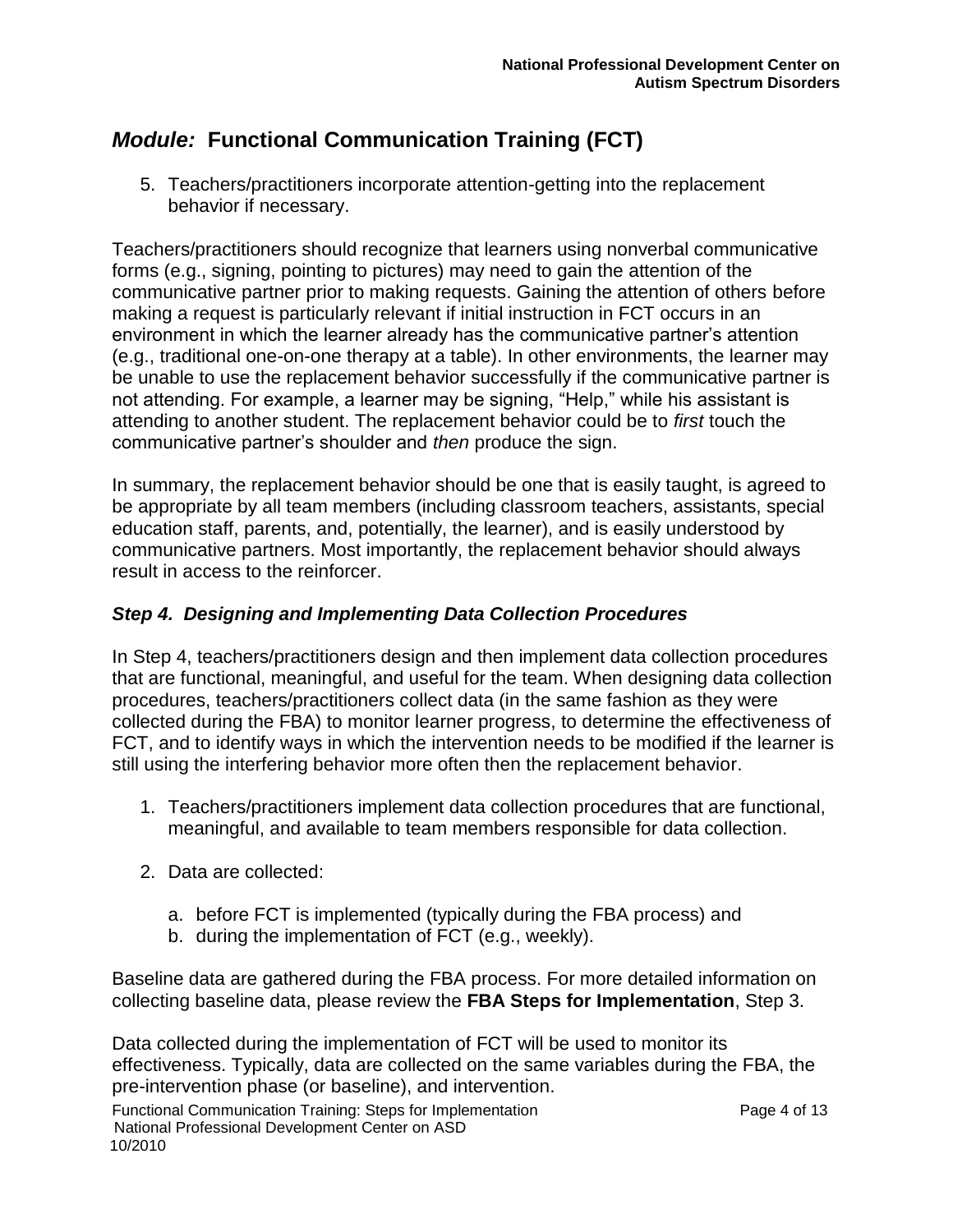- 3. Data collection focuses on:
	- antecedents.
	- prompts required to produce the replacement behavior,
	- frequency of the replacement behaviors,
	- frequency of the target interfering behaviors, and
	- consequences of the behavior.

The following chart provides an example of a data collection process.

|                                                  | <b>Interfering Behavior (IB):</b> Running from room |                    |                           |                            |                                                  |                                       |  |  |  |  |  |
|--------------------------------------------------|-----------------------------------------------------|--------------------|---------------------------|----------------------------|--------------------------------------------------|---------------------------------------|--|--|--|--|--|
| <b>Replacement Behavior (RB):</b> Sign for break |                                                     |                    |                           |                            |                                                  |                                       |  |  |  |  |  |
| <b>Date</b>                                      | Location                                            | <b>Antecedent</b>  | <b>IB</b> or<br><b>RB</b> | <b>Prompts</b><br>required | <b>Consequence</b>                               | <b>Notes</b>                          |  |  |  |  |  |
| $7 - 30$                                         | Resource<br>Room                                    | Math<br>flashcards | ΙB                        | PGV                        | Avoided task,<br>quickly brought<br>back to room | On<br>phonemissed<br>early indicators |  |  |  |  |  |
| $7 - 30$                                         | Classroom                                           | Ind. reading       | RB                        | PGV                        | <b>Break given</b>                               |                                       |  |  |  |  |  |
| $7 - 31$                                         | Classroom                                           | Ind. reading       | RB                        | $\mathsf{P}$<br>G V        | <b>Break given</b>                               |                                       |  |  |  |  |  |

Data collection allows teachers/practitioners to determine if the replacement behavior is decreasing the incidence of the interfering behavior. Data also may be compared to baseline data to determine overall progress and to provide information on the consistency or changing functions of behaviors. In addition, data allow team members to monitor the level of prompting required to use the replacement behavior.

4. Teachers/practitioners use data to monitor FCT effectiveness and whether aspects of FCT need adjustment.

If learners continue to (a) use the interfering behavior rather than the replacement behavior, (b) require intrusive prompting to use the replacement behavior, or (c) have difficulty generalizing the use of the replacement behavior, then certain aspects of the intervention may need to be altered. The following questions may be helpful during this problem-solving process (more details on these issues are discussed later in this guide):

• Has the function of the behavior been identified correctly?

Functional Communication Training: Steps for Implementation example 1988 Page 5 of 13 National Professional Development Center on ASD 10/2010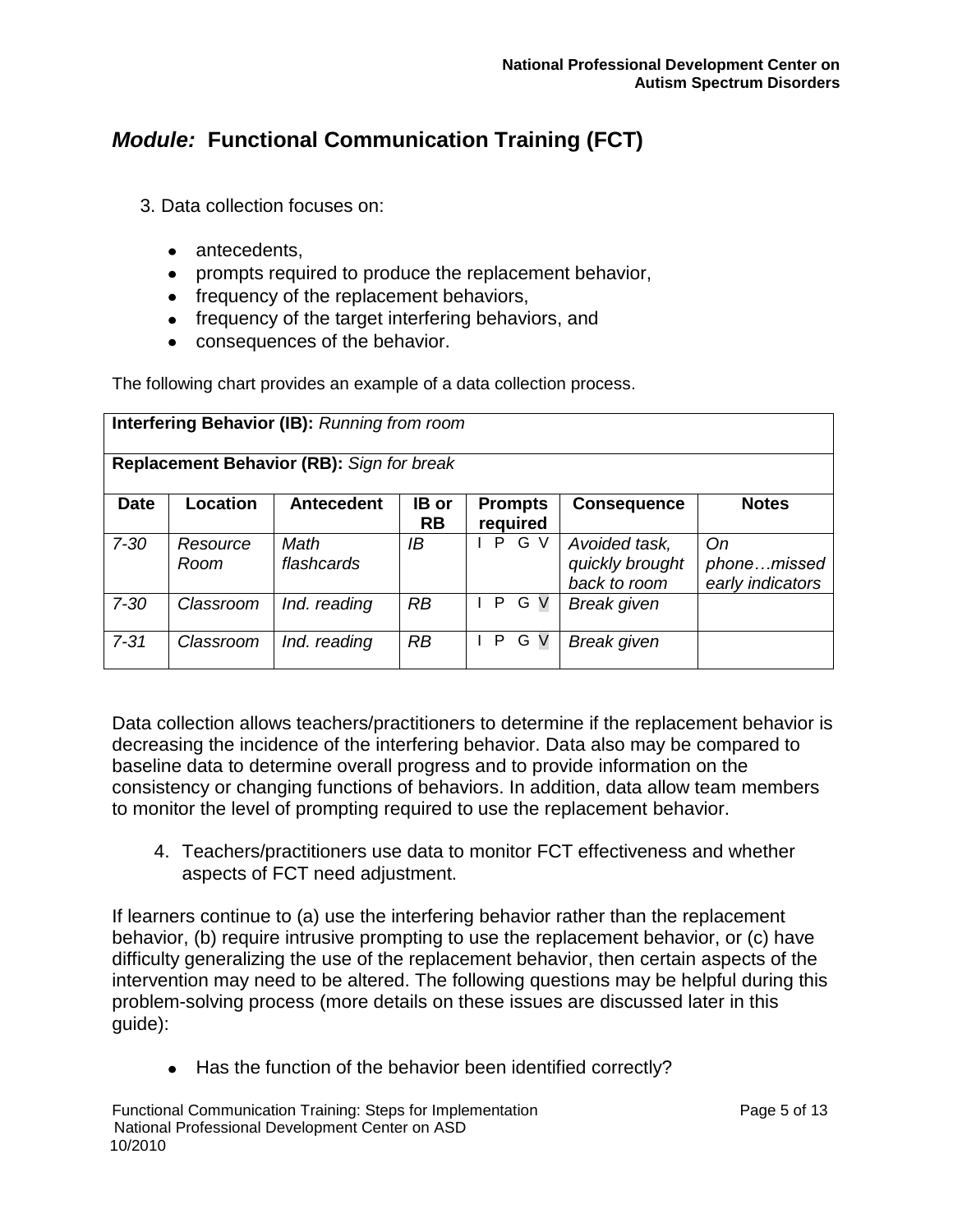- Did the communicative act serve as a replacement for the behavior?
- Was the replacement behavior efficient, appropriate, and recognizable?
- Was instruction provided in environments where the interfering behavior typically occurs?
- Was the instruction provided in multiple environments and with multiple people?
- Were the prompting procedures appropriate for the learner?
- Did the communicative partner provide reinforcement quickly and consistently?
- Was the interfering behavior, if produced, not reinforced/made less efficient?

### *Step 5. Manipulating the Environment to Elicit the Interfering Behavior*

In Step 5, teachers/practitioners manipulate the environment, materials, and/or activities to elicit the interfering behavior and provide numerous opportunities for learners to practice using replacement behaviors instead.

1. Teachers/practitioners teach the replacement behavior in the environments where the interfering behavior occurs.

The FBA process gives teachers/practitioners information about the situations and environments in which the interfering behavior is likely to occur. For example, if the FBA documents that a learner bangs his head on the table to reject any painting activity, the replacement behavior (e.g., pushing a Big Mac ® switch that is programmed to say, "No, thank you,") should be taught in the context of the art class in which the interfering behavior occurs.

2. Teachers/practitioners manipulate materials or activities to provide opportunities for the repeated practice of the replacement behavior.

For example, a teacher/practitioner could plan more painting activities so that a learner can practice using the Big Mac ®. Other examples might include serving very small portions at snack time so the learner must present a picture of "more" multiple times (instead of leading someone to the food/drink) or having an adult engage in another activity so that the learner has to gain attention by waving her hand (rather than screaming).

### **Please refer to** *Naturalistic Teaching: Steps for Implementation* **(National Professional Development Center on ASD, 2009) for more information about manipulating an environment in order to elicit specific skills.**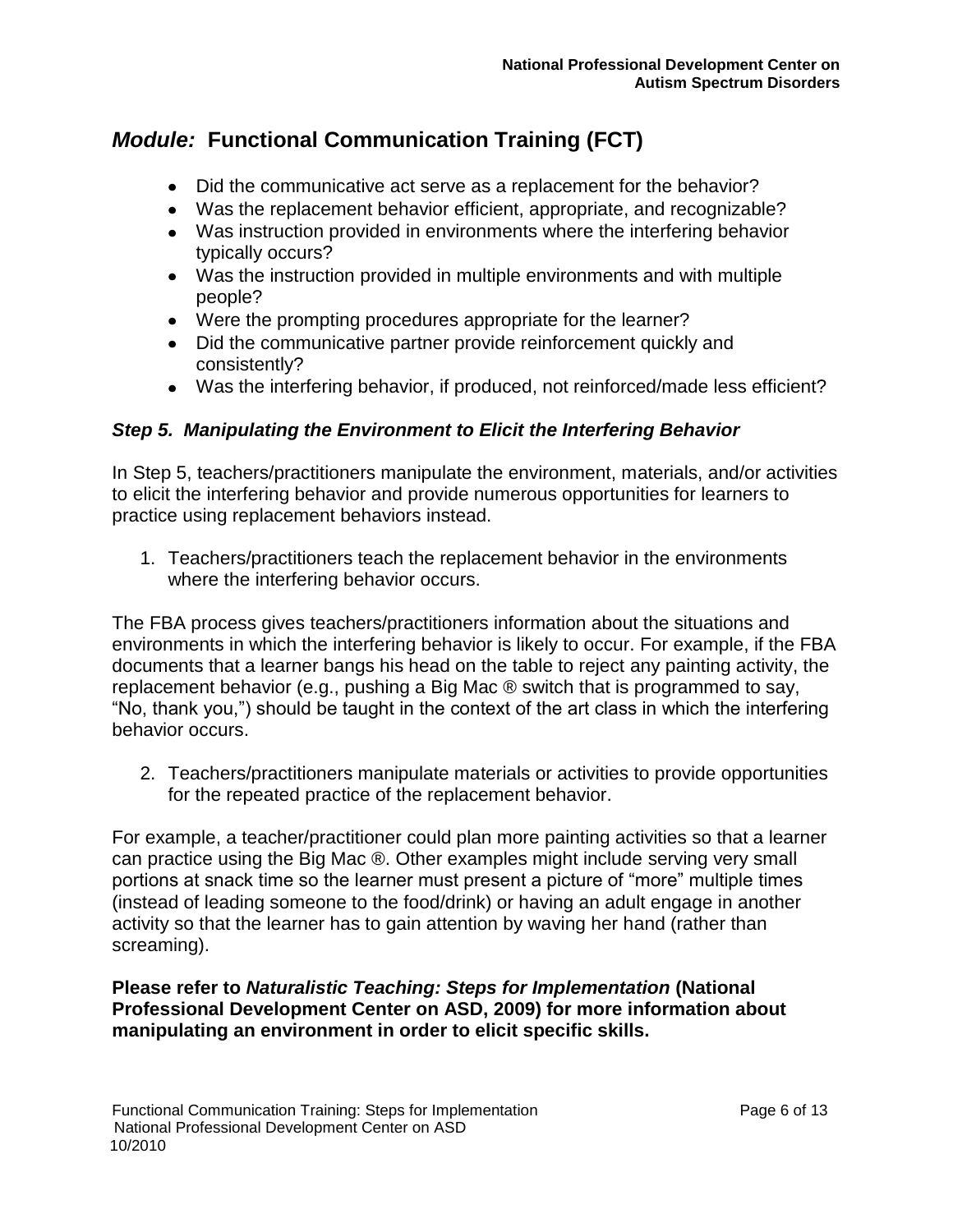### *Step 6. Planning Opportunities for Generalization*

The primary component of Step 6 is to plan opportunities for generalization so that learners can practice replacement behaviors in multiple settings and with multiple individuals.

1. Teachers/practitioners teach the replacement behavior with multiple communication partners.

A key factor in the generalization of replacement behaviors is to include multiple people as communicative partners so that learners become accustomed to interacting with various people.

2. Teachers/practitioners teach the replacement behavior across multiple environments.

Another factor in generalization is to teach the use of the replacement behavior in multiple environments. These environments may include different areas in the school, job sites, before and after school care facilities, and the home. Home programs as well as environments that encourage choice-making tend to result in more successful FCT programs and generalization of skills.

3. Teachers/practitioners train communicative partners to respond to the learner's use of the replacement behavior.

For example, if a learner is taught to say, "Leave me alone" rather than biting peers, the peers are taught to move away from the learner when they hear this request. Similarly, all communicative partners (e.g., assistants, teachers, parents, peers) should be taught to provide reinforcement quickly and consistently.

4. Teachers/practitioners introduce varied vocabulary for requesting, if appropriate for the learner's developmental level.

Generalizing requests for tangibles may be improved by teaching learners ways to request varied tangibles. For example, teach learners how to request bubbles, sandbox, rice bin, and Legos rather than always practicing a request for bubbles. Make certain that the vocabulary chosen is reinforcing to learners as well as appropriate for their developmental levels.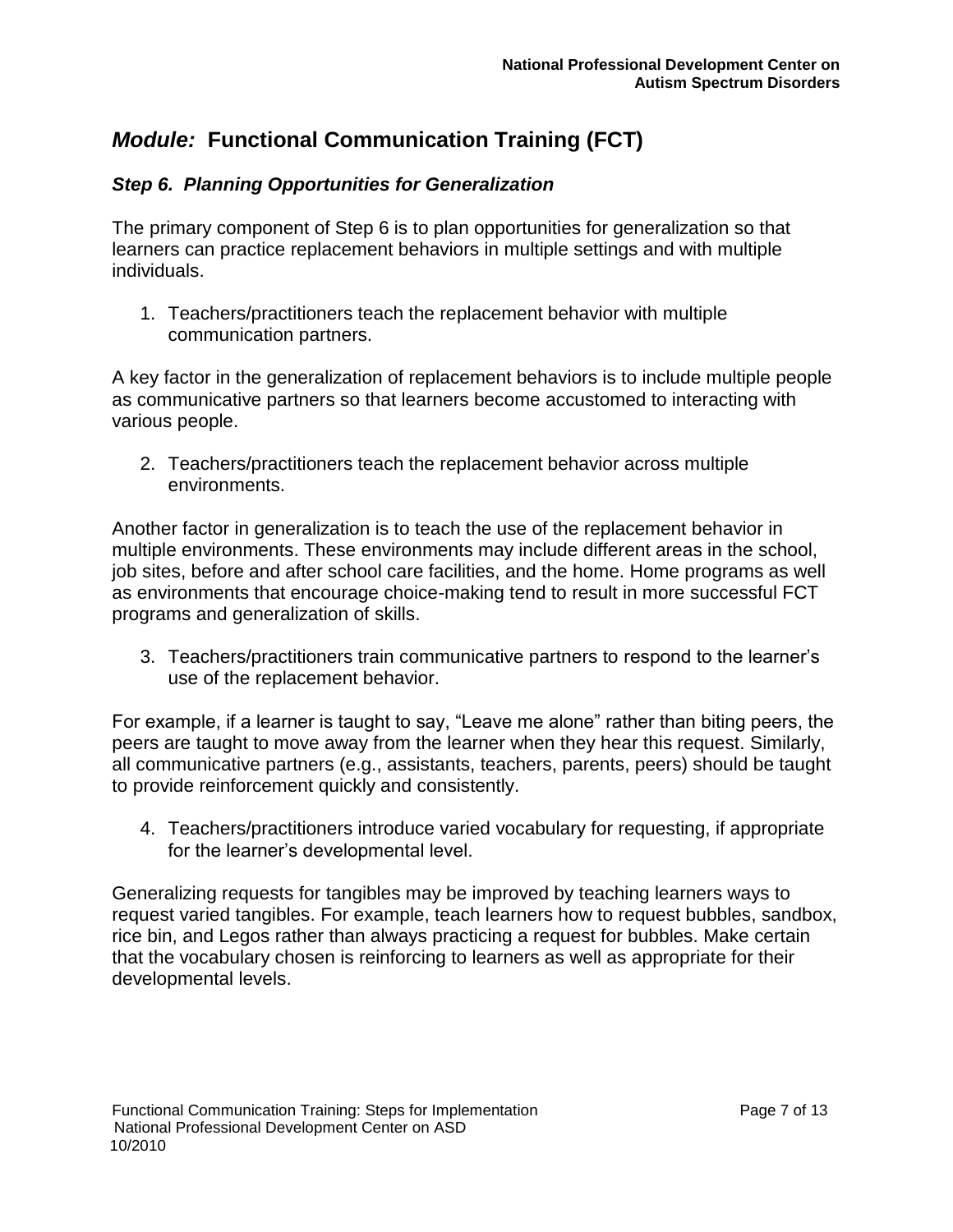### *Step 7. Prompting Learners to Use Replacement Behavior*

In Step 7, teachers/practitioners use prompting procedures to help learners use replacement behavior when appropriate. Prompts will vary depending on the individual learner's abilities.

1. Teachers/practitioners prompt the learner to use the replacement behavior, beginning with a prompt that ensures errorless learning (i.e.,using a prompt intrusive enough to guarantee use of the replacement behavior ).

With all prompting procedures, **errorless teaching** is the goal. That is, the teacher/practitioner may use a higher level of prompting in order to guarantee that the learner produces the replacement behavior *rather than* the interfering behavior. This may require a more-intrusive prompt (with a goal of moving toward a less intrusive prompt; see Step 11) to ensure use of the replacement behavior

The correct prompting level will vary depending on the learner. Some learners may be able to use the replacement behavior when prompted subtly. For example, a seventh grader who is high-functioning but minimally verbal may start humming loudly while doing seat work so that he is sent out of the room. A teacher may be able to explain to him that he will be provided with a card with an X on it, and that he is to hand it to the teacher when he wants a break. It may then take prompts as subtle as the teacher touching the card to prompt him to use the strategy. However, other learners may require a more intrusive prompt such as hand-over-hand to help them activate the speech generating device that voices their request, "I want a break."

### **Please refer to** *the prompting module* **(National Professional Development Center on ASD, 2009) for more information about prompting.**

### *Step 8. Not Reinforcing the Interfering Behavior*

In Step 8, reinforcement is not provided for the interfering behavior. In the case of dangerous behaviors and subtle communicative acts, teachers/practitioners alter their reactions to decrease the effectiveness and efficiency of the interfering behavior.

1. Teachers/practitioners must not reinforce any instance of the interfering behavior, if possible.

In the process of teaching the replacement behavior, teachers/practitioners do not reinforce any instance of the interfering behavior.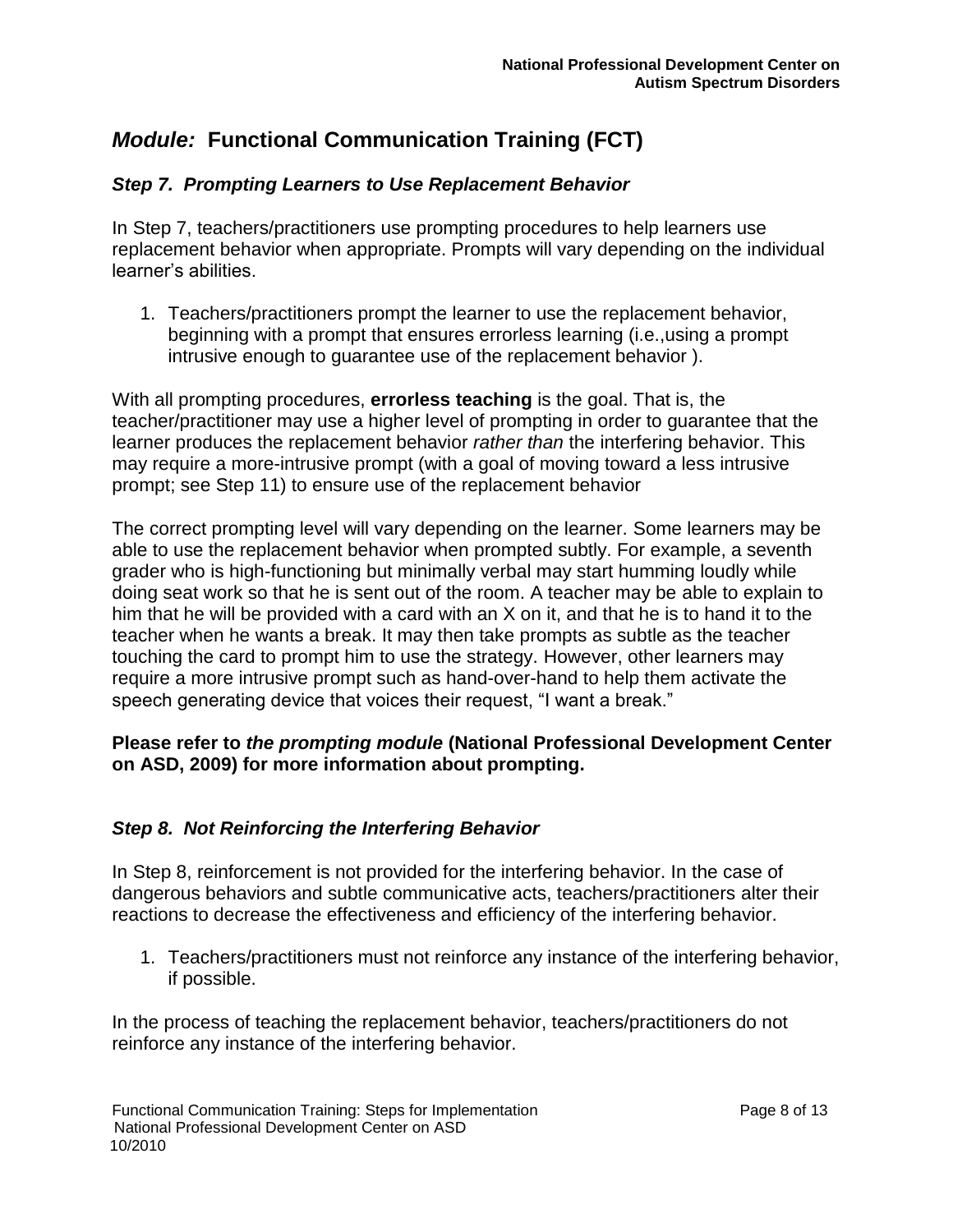2. Teachers/practitioners intervene as minimally as possible if the interfering behavior is potentially dangerous.

If learners engage in behaviors that are potentially dangerous to themselves or others, teachers/practitioners intervene as minimally as possible to protect the safety of all involved.

3. For subtle communicative acts (e.g., leading), teachers/practitioners make the interfering behavior less efficient than the replacement behavior (e.g., pointing).

To accomplish this, teachers/practitioners

- a. pause after the learner uses the subtle communicative act (e.g., leading),
- b. ask, "What do you want?"
- c. prompt the learner to use the replacement behavior, and
- d. provide reinforcement for using the replacement behavior.

This delay in reinforcement may make the subtle communicative act much less efficient than the replacement behavior.

#### *Step 9. Providing Reinforcement*

In Step 9, it is pivotal that reinforcement for the replacement behavior is provided quickly and consistently.

1. All communicative partners consistently provide immediate reinforcement in response to the replacement behavior.

While learners are acquiring the replacement behavior, it is critical for their partners to respond quickly and consistently. If communicative partners do not consistently and quickly respond to replacement behaviors, learners will not get the desired reinforcement, the interfering behavior will not decrease, and the replacement behavior will not be used.

For example, if learners do not immediately get desired consequences (e.g., communicative partner is working with another student and makes the learner wait to get his chip after the learner signs, "chip"), they are unlikely to use the replacement behavior. Instead, they will use the interfering behavior (e.g., reaching across the table) that the FCT program is trying to decrease.

### **Please refer to** *Positive Reinforcement: Steps for implementation* **(National Professional Development Center on ASD, 2008) for more information about reinforcement.**

Functional Communication Training: Steps for Implementation **Page 9 of 13** Page 9 of 13 National Professional Development Center on ASD 10/2010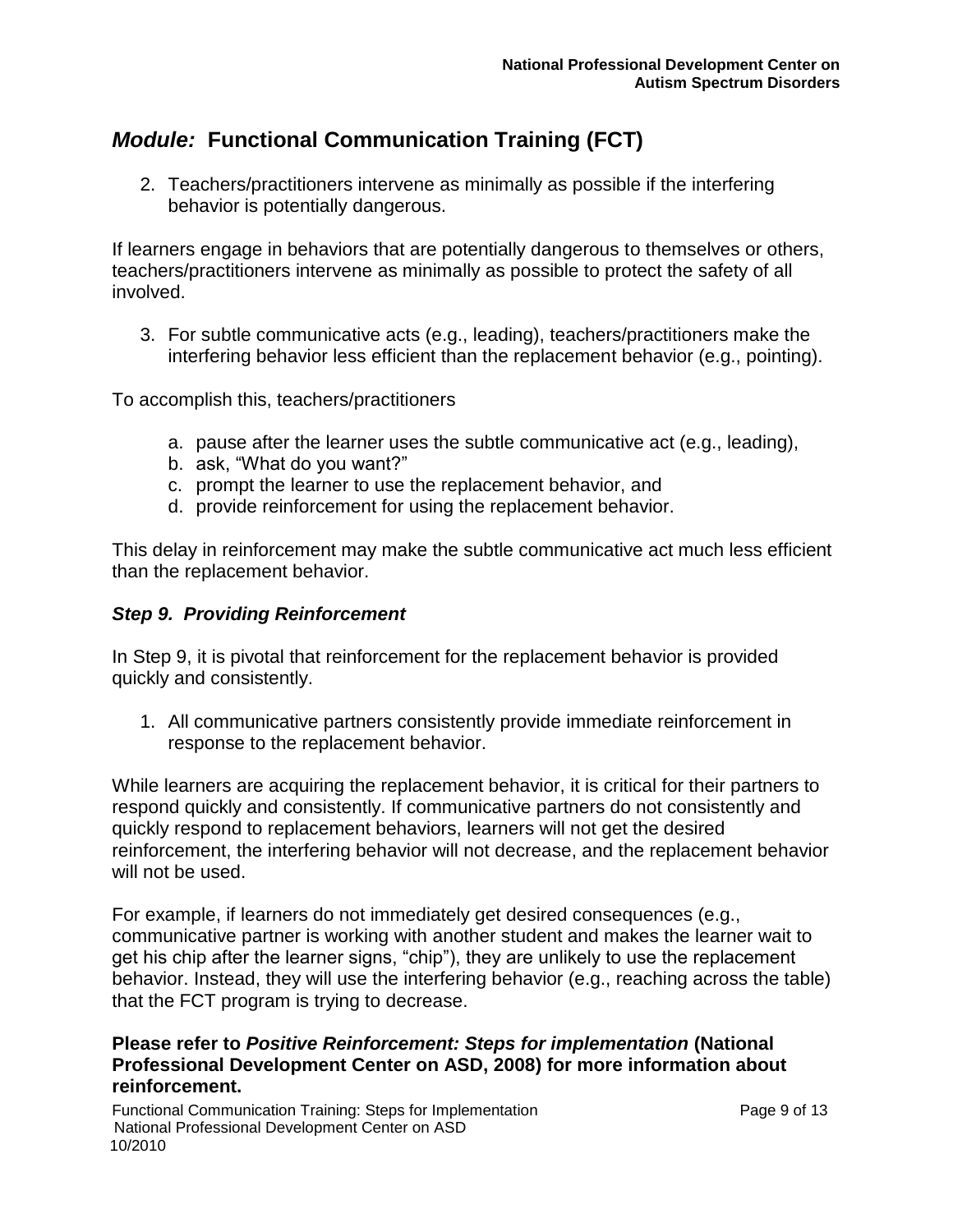### *Step 10. Shaping the Response*

In Step 10, teachers/practitioners focus on **shaping** learners' responses into more complex communication.

1. Teachers/practitioners initially accept any approximation of the replacement behavior.

Early approximations of the replacement behavior are often imperfect. For example, a learner may be taught to request, "I want a snack." As this communicative response is introduced, the learner may simply say, "Snack." Initially, teachers/practitioners accept this communicative attempt because it is preferable to the behavior (e.g., grabbing food from a shelf).

2. Teachers/practitioners shape the production of the replacement behavior by reinforcing closer approximations of the replacement behavior until it more closely resembles the desired production.

As the training process goes on, more complete approximations of the communicative response should be required.

3. Teachers/practitioners change the replacement behavior if it appears that, even with opportunities for shaping, the learner is unable to produce it accurately.

It is important to remember that the replacement behavior should be something that the learner can produce efficiently and that is easily recognizable. If a learner is not able to produce the replacement behavior well, even with opportunities for shaping, it may be appropriate to choose a different replacement behavior, such as a simpler verbalization (e.g., "Eat" rather than "I want a snack"), a sign, use of a speech generating devices, or pictures.

### *Step 11. Fading the Use of Prompts*

In Step 11, teachers/practitioners fade the use of prompts so that learners become more independent in using replacement behaviors.

1. Teachers/practitioners slowly fade the use of prompts, using data and time delay.

Prompts that are required early in the training process are faded and replaced with prompts that are less intrusive. For example, a student who requires **hand-over-hand assistance** to activate a speech generating device may quickly require a different, less intrusive cue, such as a hand hovering over the icon or pointing to the device.

Functional Communication Training: Steps for Implementation Function Page 10 of 13 National Professional Development Center on ASD 10/2010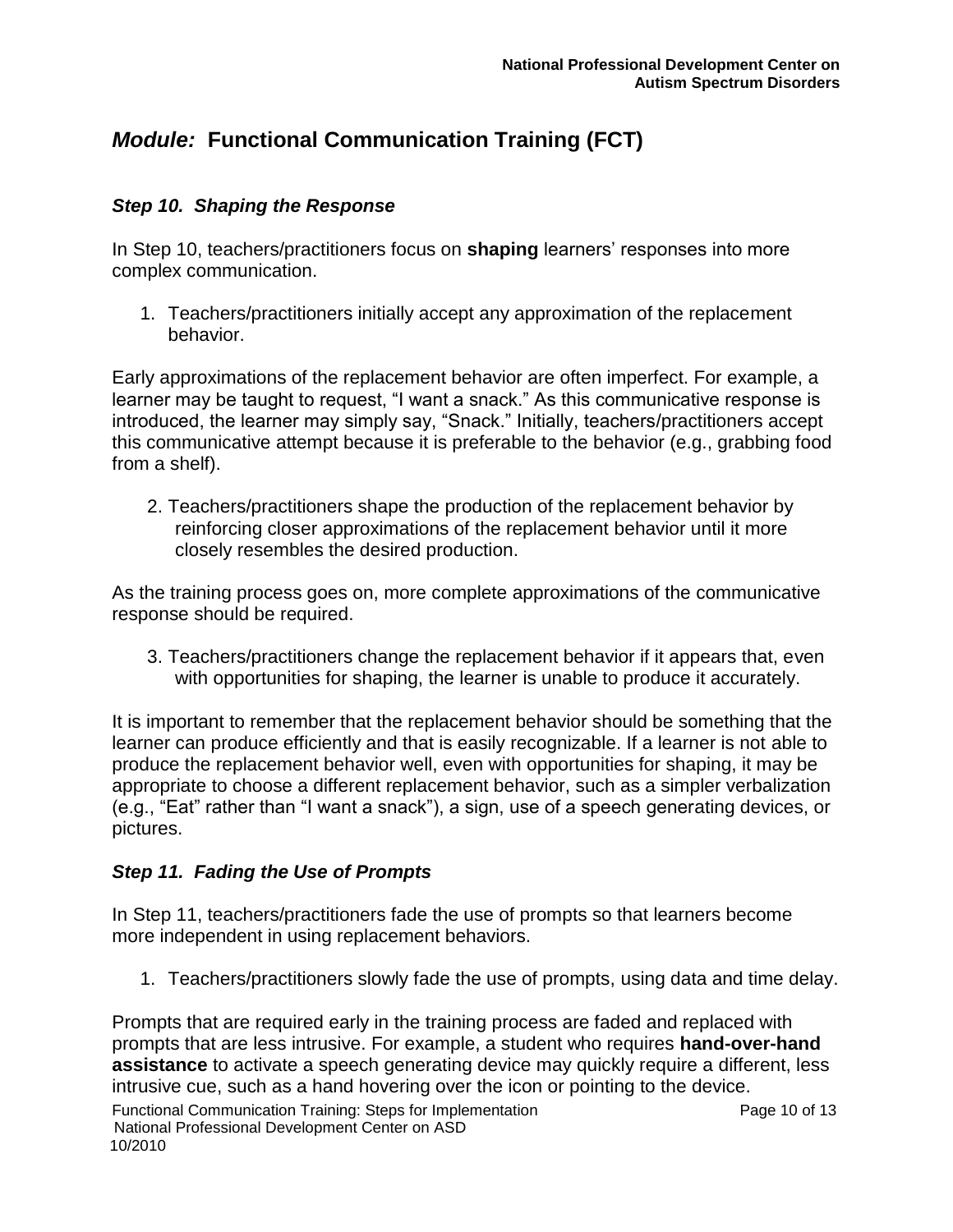Time delay is one way to identify types of prompts learners require. When a lessintrusive prompt is introduced, *wait* and see what the learner does. Wait long enough for the learner to have an opportunity to produce the replacement behavior (the amount of time will vary depending on the learner), but intervene with a more intrusive prompt if it appears that the learner will produce the interfering behavior instead.

The following chart provides an example of how prompts can be faded during FCT (adapted from Durand, 1990). In this example, a student is being taught to request a break by pointing to a picture representing "break." The most intrusive prompt, a physical prompt to elicit the point, is described as Prompt Level 4. The least intrusive prompt is simply being in the math classroom; the classroom itself serves as a reminder for the routine of the class (namely, that a break will be provided when and if the student point to the break picture).

| <b>Phase</b>   | Prompt<br>Level 1 | <b>Prompt</b><br>Level 2                                                   | Prompt<br>Level 3                   | <b>Prompt</b><br>Level 4                                                | <b>Student</b><br>Response | <b>Teacher/Practitioner</b><br><b>Response</b>    |
|----------------|-------------------|----------------------------------------------------------------------------|-------------------------------------|-------------------------------------------------------------------------|----------------------------|---------------------------------------------------|
|                | Math<br>class     | Teacher<br>gestures<br>toward<br>break card<br>on corner<br>of desk        | Teacher<br>says, "Tell<br>me break" | Physically<br>prompt<br>learner to<br>point to<br>picture of<br>"break" | Points to<br>"break"       | Allow student to<br>spend time away<br>from work  |
| $\mathbf{I}$   | Math<br>class     | Teacher<br>gestures<br>toward<br>break card<br>on corner<br>of desk        | Trainer<br>says, "Tell<br>me break" |                                                                         | Points to<br>"break"       | Allows student to<br>spend time away<br>from work |
| $\mathbf{III}$ | Math<br>class     | <b>Teacher</b><br>gestures<br>toward<br>break card<br>on corner<br>of desk |                                     |                                                                         | Points to<br>"break"       | Allows student to<br>spend time away<br>from work |
| IV             | Math<br>class     | Teacher<br>gestures<br>toward<br>break card<br>on corner<br>of desk        |                                     |                                                                         | Points to<br>"break"       | Allows student to<br>spend time away<br>from work |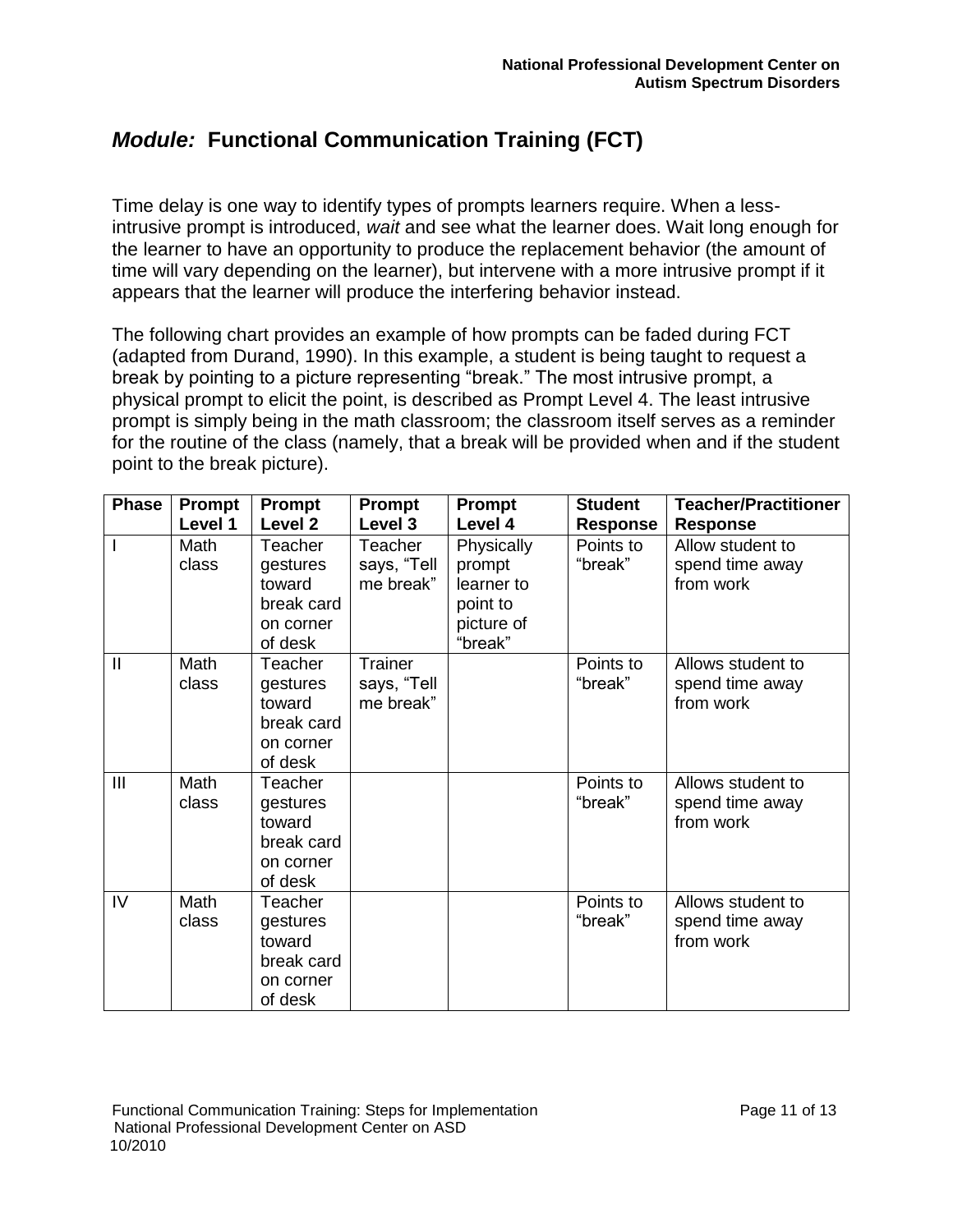#### *Step 12. Increasing the Time Between the Replacement Behavior and Reinforcement*

In Step 12, because it is not realistic for reinforcement to always be granted immediately upon the request, teachers/practitioners slowly increase the interval between the replacement behavior and the delivery of the reinforcement.

- 1. Teachers/practitioners talk with team members to determine a reasonable amount of time for learners to wait between production of the replacement behavior and delivery of reinforcement.
- 2. Teachers/practitioners slowly increase the length of time between the production of the replacement behavior and the delivery of reinforcement.

It may also be useful to increase the distance between learners and communicative partners so that learners must seek out communicative partners before using the replacement behavior. This may be done by having the learner and the communicative partner in different areas of the same room, or even by having the communicative partner in the hall or around the corner.

### *Step 13. Monitoring Learner Progress*

In Step 13, the teacher/practitioner continues to take data related to the learner's use of the replacement behavior to measure progress and make plans related to what prompting and reinforcement procedures are required.

- 1. Teachers/practitioners collect progress monitoring data for individual learners to determine:
	- a. learners' use of the replacement behavior in different settings, and
	- b. the type and intensity of prompts needed by learners to use the replacement behavior correctly.

As teachers/practitioners fade prompts, learners become more independent in their use of the replacement behavior. Teachers/practitioners use these data to determine whether independent use of skills generalizes across environments and communicative partners.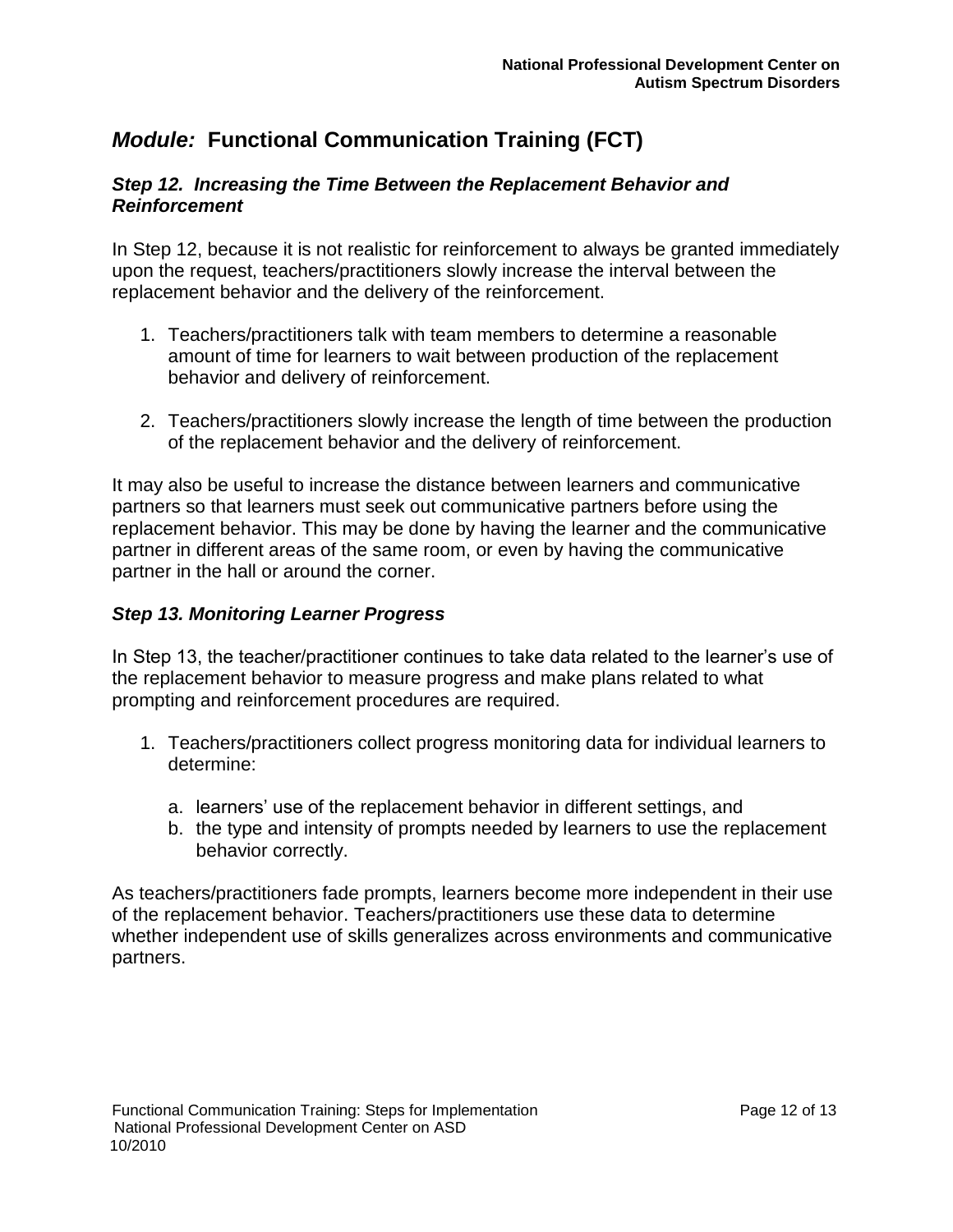|             |                                   | Example: FCT Data Collection Sheet |       |                |                    |              |
|-------------|-----------------------------------|------------------------------------|-------|----------------|--------------------|--------------|
|             | <b>Interfering Behavior (IB):</b> |                                    |       |                |                    |              |
|             |                                   |                                    |       |                |                    |              |
|             | <b>Replacement Behavior (RB):</b> |                                    |       |                |                    |              |
|             |                                   |                                    |       |                |                    |              |
| <b>Date</b> | Location                          | <b>Antecedent</b>                  | IB or | <b>Prompts</b> | <b>Consequence</b> | <b>Notes</b> |
|             |                                   |                                    | RB?   | required       |                    |              |
|             |                                   |                                    |       | PGV            |                    |              |
|             |                                   |                                    |       |                |                    |              |
|             |                                   |                                    |       | G V<br>P.      |                    |              |
|             |                                   |                                    |       |                |                    |              |
|             |                                   |                                    |       | G V<br>P       |                    |              |
|             |                                   |                                    |       |                |                    |              |

 $ECT$  Data Collection Of

2. Teachers/practitioners use progress monitoring data to determine next steps.

Teachers/practitioners use data to make instructional decisions. For example, the learner may not use the replacement behavior at lunch. Progress monitoring data may indicate that the communicative act is not reinforced quickly and consistently in the lunchroom. As a result, staff can be alerted to this and properly trained. Data may also show, for example, that the learner is always being provided with a verbal prompt. Teachers/practitioners may look at these data and decide that all the communicative partners should use time delay to see if a less intrusive prompt would work. Additionally, if data indicate that the learner is not using the replacement behavior, it may be necessary to go back to the FBA and determine if, in fact, the true function of the interfering behavior was identified.

#### **Reference**

Durand, M. (1990). *Severe behavior problems: A functional communication training approach.* NY: Guilford.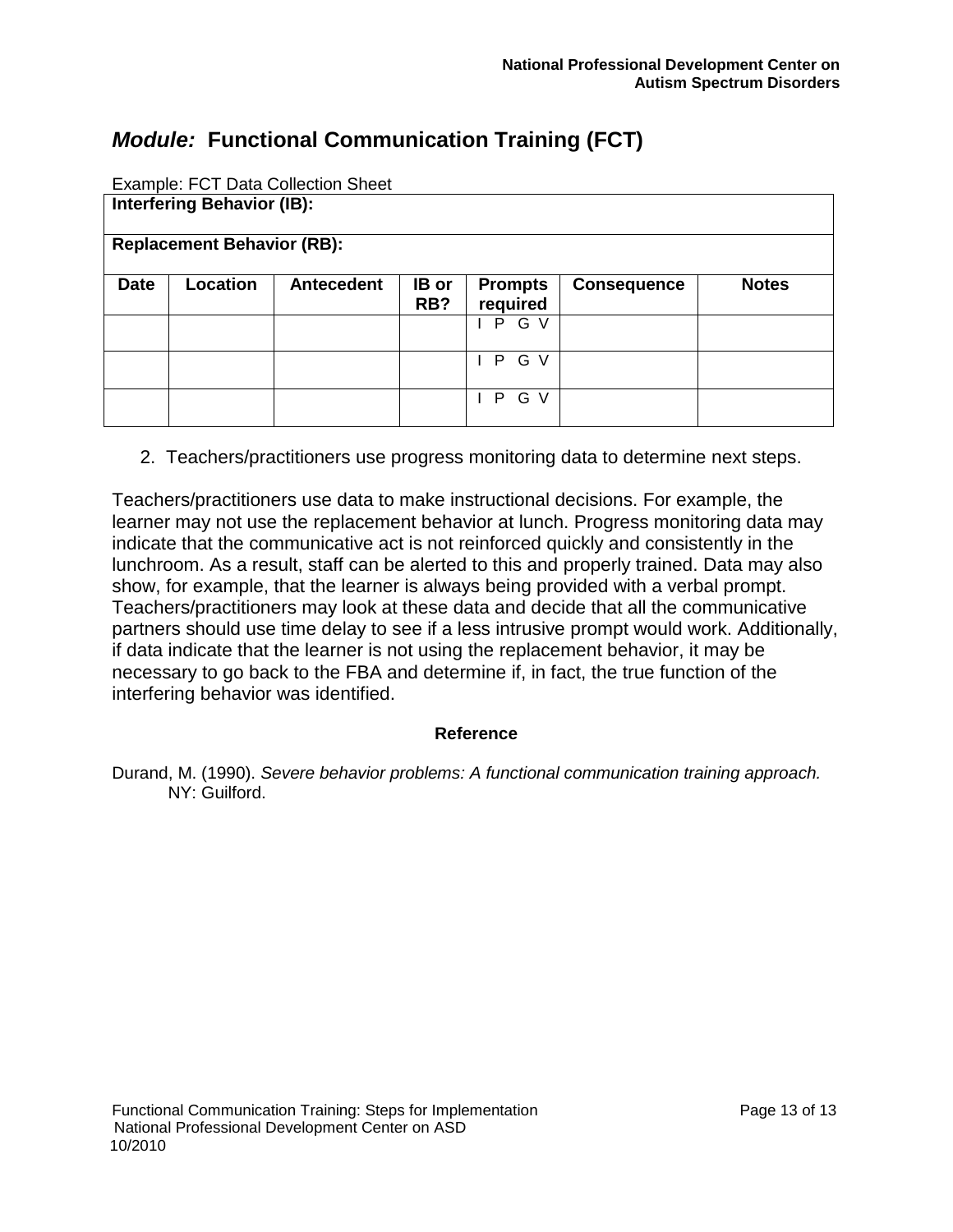# **Implementation Checklist for Functional Communication Training (FCT)**

Franzone, E. (2009). *Implementation checklist for functional communication training (FCT)*. Madison, WI: The National Professional Development Center on Autism Spectrum Disorders, Waisman Center, University of Wisconsin.

*Instructions:* The Implementation Checklist includes each step in the process of implementing FCT. Please complete all of the requested information including the site and state, individual being observed/interviewed, and the learner's initials. To assure that a practice is being implemented as intended, an observation is *always* preferable. This may not always be possible. Thus, items may be scored based on observations with the implementer, discussions and/or record review as appropriate. Within the table, record a 2 (implemented), 1 (partially implemented), 0 (did not implement), or NA (not applicable) next to each step observed to indicate to what extent the step was implemented/addressed during your observation. Use the last page of the checklist to record the target skill, your comments, whether others were present, and plans for next steps for each observation.

Site: \_\_\_\_\_\_\_\_\_\_\_\_\_\_\_\_\_\_\_\_\_\_\_\_\_\_\_\_\_\_\_\_\_\_\_\_\_\_\_\_ State: \_\_\_\_\_\_\_\_\_\_\_\_\_\_\_\_\_\_\_\_\_\_\_\_\_\_\_\_\_\_\_\_\_

Individual(s) Observed: \_\_\_\_\_\_\_\_\_\_\_\_\_\_\_\_\_\_\_\_\_\_\_\_\_\_\_\_\_\_\_\_\_\_\_ Learner's Initials: \_\_\_\_\_\_\_\_\_\_\_\_\_\_\_\_\_\_\_\_\_\_\_\_\_\_\_\_\_\_

#### *Skills below can be implemented by a practitioner, parent, or other team member*

|    |                                                                                                       | <b>Observation</b>     | 2 | 3 | 4 | 5       | 6 | 8 |
|----|-------------------------------------------------------------------------------------------------------|------------------------|---|---|---|---------|---|---|
|    |                                                                                                       | <b>Date</b>            |   |   |   |         |   |   |
|    |                                                                                                       |                        |   |   |   |         |   |   |
|    |                                                                                                       | Planning (Steps 1 - 6) |   |   |   |         |   |   |
|    | Step 1. Identifying the Interfering                                                                   |                        |   |   |   |         |   |   |
|    | <b>Behavior</b>                                                                                       |                        |   |   |   | Score** |   |   |
| 1. | Identify an interfering behavior or a subtle<br>communicative form to be the interfering<br>behavior. |                        |   |   |   |         |   |   |
|    | <b>Step 2. Completing a Functional Behavior</b><br><b>Assessment (FBA)</b>                            |                        |   |   |   |         |   |   |
|    |                                                                                                       |                        |   |   |   |         |   |   |
|    | 1. Complete a high-quality FBA that includes:                                                         |                        |   |   |   |         |   |   |
|    | indirect assessment (e.g., interviews,<br>a.<br>record reviews, questionnaires) and                   |                        |   |   |   |         |   |   |
|    | b. direct assessment (e.g., A-B-C<br>observation).                                                    |                        |   |   |   |         |   |   |
| 2. | Identify the function of the interfering<br>behavior.                                                 |                        |   |   |   |         |   |   |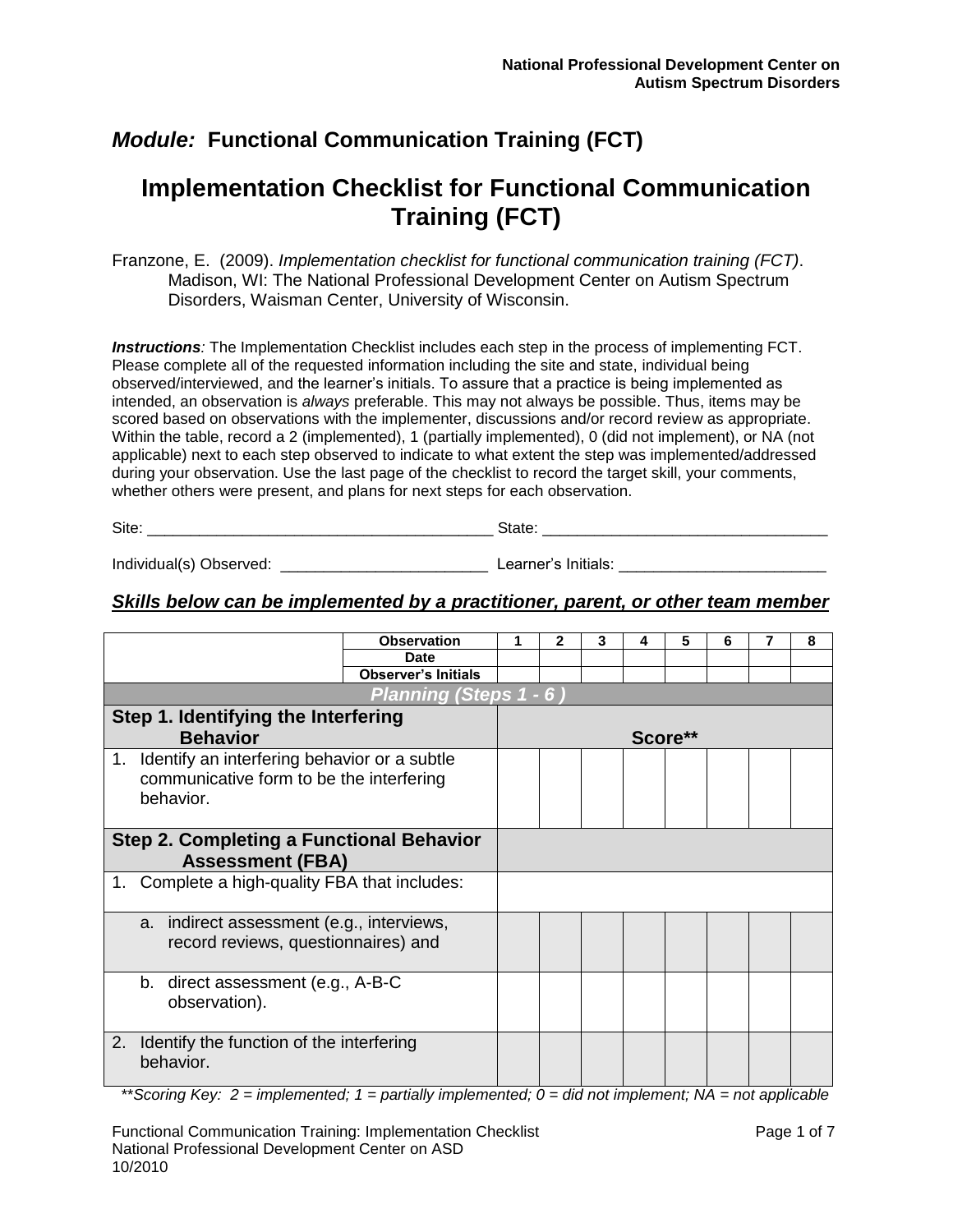|                |                                                                          | <b>Observation</b>         | 1 | 2 | 3 | 4 | 5       | 6 | 7 | 8 |
|----------------|--------------------------------------------------------------------------|----------------------------|---|---|---|---|---------|---|---|---|
|                |                                                                          | <b>Date</b>                |   |   |   |   |         |   |   |   |
|                |                                                                          | <b>Observer's Initials</b> |   |   |   |   |         |   |   |   |
|                | Step 3. Identifying a Replacement<br><b>Behavior as a Substitute for</b> |                            |   |   |   |   |         |   |   |   |
|                | <b>Interfering Behavior</b>                                              |                            |   |   |   |   | Score** |   |   |   |
| $1_{-}$        | Select a form of communication that is                                   |                            |   |   |   |   |         |   |   |   |
|                | appropriate to the learner (e.g., signing,                               |                            |   |   |   |   |         |   |   |   |
|                | verbalizations, pictures).                                               |                            |   |   |   |   |         |   |   |   |
|                | 2. Choose a replacement behavior that:                                   |                            |   |   |   |   |         |   |   |   |
|                | a. can be taught in a short amount of time                               |                            |   |   |   |   |         |   |   |   |
|                | and                                                                      |                            |   |   |   |   |         |   |   |   |
|                | b. allows the learner to quickly learn the                               |                            |   |   |   |   |         |   |   |   |
|                | behavior and gain access to the<br>reinforcement.                        |                            |   |   |   |   |         |   |   |   |
|                |                                                                          |                            |   |   |   |   |         |   |   |   |
| 3.             | Identify a replacement behavior that is                                  |                            |   |   |   |   |         |   |   |   |
|                | acceptable and appropriate for the                                       |                            |   |   |   |   |         |   |   |   |
|                | environment and the learner.                                             |                            |   |   |   |   |         |   |   |   |
| 4.             | Choose a replacement behavior that is                                    |                            |   |   |   |   |         |   |   |   |
|                | recognized by multiple communicative                                     |                            |   |   |   |   |         |   |   |   |
|                | partners.                                                                |                            |   |   |   |   |         |   |   |   |
|                |                                                                          |                            |   |   |   |   |         |   |   |   |
| 5.             | Incorporate attention-getting into the                                   |                            |   |   |   |   |         |   |   |   |
|                | replacement behavior, if necessary (e.g., when                           |                            |   |   |   |   |         |   |   |   |
|                | using sign language).                                                    |                            |   |   |   |   |         |   |   |   |
|                | Step 4. Designing Implementation Data                                    |                            |   |   |   |   |         |   |   |   |
|                | <b>Collection Procedures</b>                                             |                            |   |   |   |   |         |   |   |   |
| 1 <sub>1</sub> | Implement data collection procedures that are                            |                            |   |   |   |   |         |   |   |   |
|                | functional, meaningful, and available to team                            |                            |   |   |   |   |         |   |   |   |
|                | members responsible for data collection.                                 |                            |   |   |   |   |         |   |   |   |
| 2.             | Data are collected:                                                      |                            |   |   |   |   |         |   |   |   |
|                |                                                                          |                            |   |   |   |   |         |   |   |   |
|                | before FCT is implemented (typically<br>а.                               |                            |   |   |   |   |         |   |   |   |
|                | during the FBA process) and                                              |                            |   |   |   |   |         |   |   |   |
|                | during the implementation of FCT (e.g.,<br>b.                            |                            |   |   |   |   |         |   |   |   |
|                | weekly).                                                                 |                            |   |   |   |   |         |   |   |   |
|                |                                                                          |                            |   |   |   |   |         |   |   |   |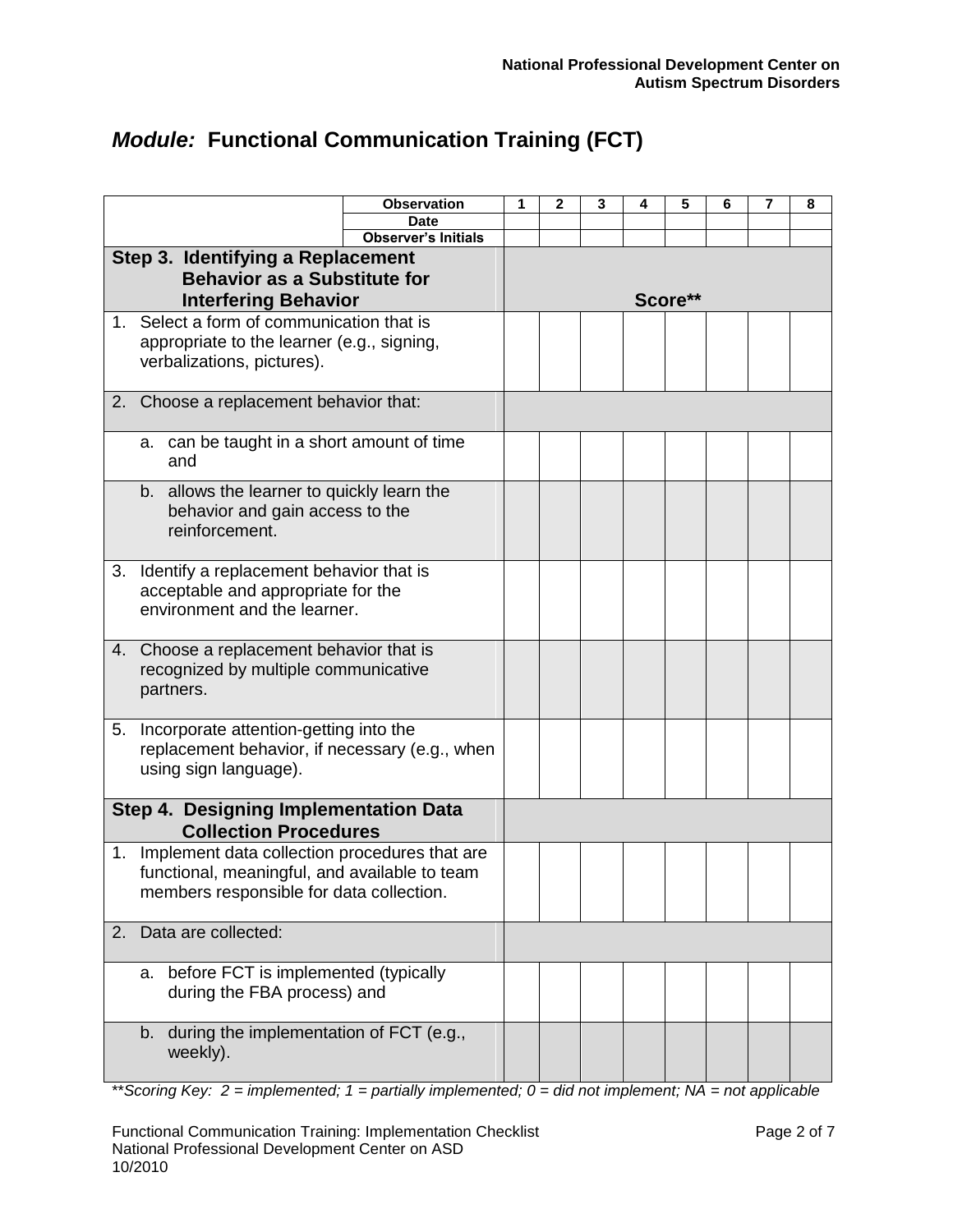|                |                                                                                                                                         | <b>Observation</b>         | 1       | 2 | 3 | 5 | 6 | 7 | 8 |  |  |
|----------------|-----------------------------------------------------------------------------------------------------------------------------------------|----------------------------|---------|---|---|---|---|---|---|--|--|
|                |                                                                                                                                         | Date                       |         |   |   |   |   |   |   |  |  |
|                |                                                                                                                                         | <b>Observer's Initials</b> |         |   |   |   |   |   |   |  |  |
|                | <b>Step 4. Designing Implementation Data</b><br><b>Collection Procedures (cont.)</b>                                                    |                            | Score** |   |   |   |   |   |   |  |  |
|                | 3. Data collection focuses on:                                                                                                          |                            |         |   |   |   |   |   |   |  |  |
|                | a. antecedents,                                                                                                                         |                            |         |   |   |   |   |   |   |  |  |
|                | b. prompts required by learner to produce<br>the replacement behavior,                                                                  |                            |         |   |   |   |   |   |   |  |  |
|                | c. frequency of the replacement behavior,                                                                                               |                            |         |   |   |   |   |   |   |  |  |
|                | d. frequency of the interfering behavior, and                                                                                           |                            |         |   |   |   |   |   |   |  |  |
|                | e. consequences of the<br>replacement/interfering behavior (i.e.,<br>what happens right after the<br>replacement/interfering behavior). |                            |         |   |   |   |   |   |   |  |  |
| 4.             | Use data to monitor FCT effectiveness and<br>whether aspects of FCT need adjustment.                                                    |                            |         |   |   |   |   |   |   |  |  |
|                | Step 5. Manipulating the Environment to<br><b>Elicit the Interfering Behavior</b>                                                       |                            |         |   |   |   |   |   |   |  |  |
|                | 1. Teach the replacement behavior in the<br>environments where the interfering behavior<br>occurs.                                      |                            |         |   |   |   |   |   |   |  |  |
| 2.             | Manipulate materials or activities to provide<br>opportunities for repeated practice of the<br>replacement behavior.                    |                            |         |   |   |   |   |   |   |  |  |
|                | <b>Step 6. Planning Opportunities for</b><br><b>Generalization</b>                                                                      |                            |         |   |   |   |   |   |   |  |  |
| 1 <sub>1</sub> | Teach the replacement behavior(s) with<br>multiple communication partners.                                                              |                            |         |   |   |   |   |   |   |  |  |
| 2.             | Teach the replacement behavior(s) across<br>multiple environments.                                                                      |                            |         |   |   |   |   |   |   |  |  |
| 3.             | Train communicative partners to respond to<br>the learner's use of the replacement behavior.                                            |                            |         |   |   |   |   |   |   |  |  |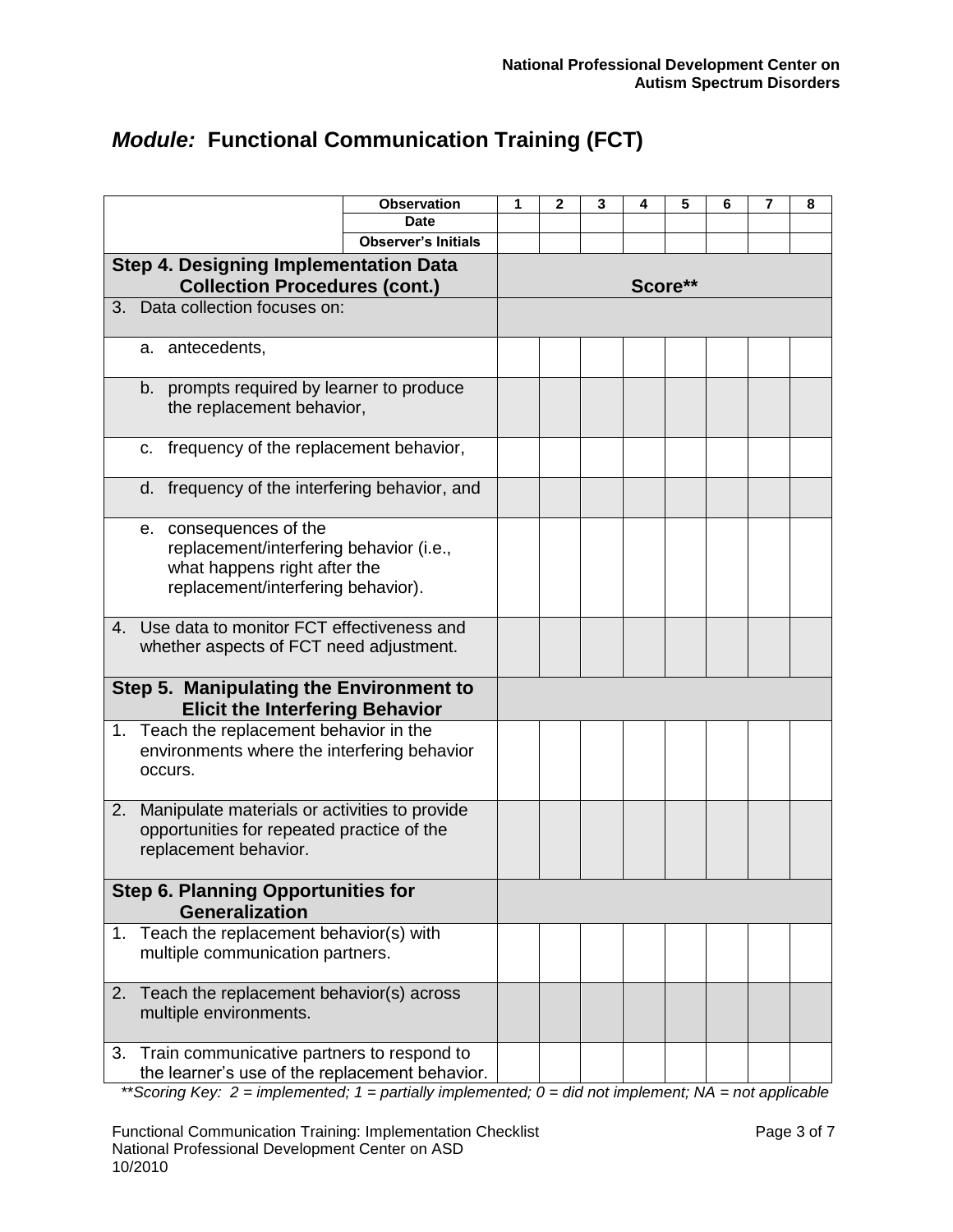|                                                                            | <b>Observation</b>         | 1 | 2 | 3 | 4 | 5       | 6 | 7 | 8 |
|----------------------------------------------------------------------------|----------------------------|---|---|---|---|---------|---|---|---|
|                                                                            | <b>Date</b>                |   |   |   |   |         |   |   |   |
|                                                                            | <b>Observer's Initials</b> |   |   |   |   |         |   |   |   |
| Step 6. Planning Opportunities for<br><b>Generalization (cont.)</b>        |                            |   |   |   |   | Score** |   |   |   |
| 4. Introduce varied vocabulary for requesting, if                          |                            |   |   |   |   |         |   |   |   |
| appropriate for learner's developmental level.                             |                            |   |   |   |   |         |   |   |   |
|                                                                            | Intervention (Step 7 - 12) |   |   |   |   |         |   |   |   |
| <b>Step 7. Prompting Learners to Use</b><br><b>Replacement Behavior(s)</b> |                            |   |   |   |   |         |   |   |   |
| 1. Prompt the learner to use the replacement                               |                            |   |   |   |   |         |   |   |   |
| behavior, beginning with a prompt that                                     |                            |   |   |   |   |         |   |   |   |
| ensures errorless learning.                                                |                            |   |   |   |   |         |   |   |   |
|                                                                            |                            |   |   |   |   |         |   |   |   |
| Step 8. Not Reinforcing the Interfering<br><b>Behavior</b>                 |                            |   |   |   |   |         |   |   |   |
| 1. Do not reinforce any instance of the                                    |                            |   |   |   |   |         |   |   |   |
| interfering behavior, if possible.                                         |                            |   |   |   |   |         |   |   |   |
|                                                                            |                            |   |   |   |   |         |   |   |   |
| 2. Intervene as minimally as possible if the                               |                            |   |   |   |   |         |   |   |   |
| interfering behavior is potentially dangerous.                             |                            |   |   |   |   |         |   |   |   |
| For subtle communicative acts, make the<br>3.                              |                            |   |   |   |   |         |   |   |   |
| interfering behavior less efficient than the                               |                            |   |   |   |   |         |   |   |   |
| replacement behavior by:                                                   |                            |   |   |   |   |         |   |   |   |
| a. pausing after the learner uses the subtle                               |                            |   |   |   |   |         |   |   |   |
| communicative act,.                                                        |                            |   |   |   |   |         |   |   |   |
|                                                                            |                            |   |   |   |   |         |   |   |   |
| b. asking, "What do you want?"                                             |                            |   |   |   |   |         |   |   |   |
| prompting the learner to use the<br>C.                                     |                            |   |   |   |   |         |   |   |   |
| replacement behavior, and                                                  |                            |   |   |   |   |         |   |   |   |
|                                                                            |                            |   |   |   |   |         |   |   |   |
| d. providing reinforcement for using the                                   |                            |   |   |   |   |         |   |   |   |
| replacement behavior.                                                      |                            |   |   |   |   |         |   |   |   |
| <b>Step 9. Providing Reinforcement</b>                                     |                            |   |   |   |   |         |   |   |   |
| 1. All communicative partners consistently                                 |                            |   |   |   |   |         |   |   |   |
| provide immediate reinforcement in response                                |                            |   |   |   |   |         |   |   |   |
| to the replacement behavior.                                               |                            |   |   |   |   |         |   |   |   |
| <b>Step 10. Shaping the Response</b>                                       |                            |   |   |   |   |         |   |   |   |
| Initially accept any approximation of the<br>1.                            |                            |   |   |   |   |         |   |   |   |
| replacement behavior.                                                      |                            |   |   |   |   |         |   |   |   |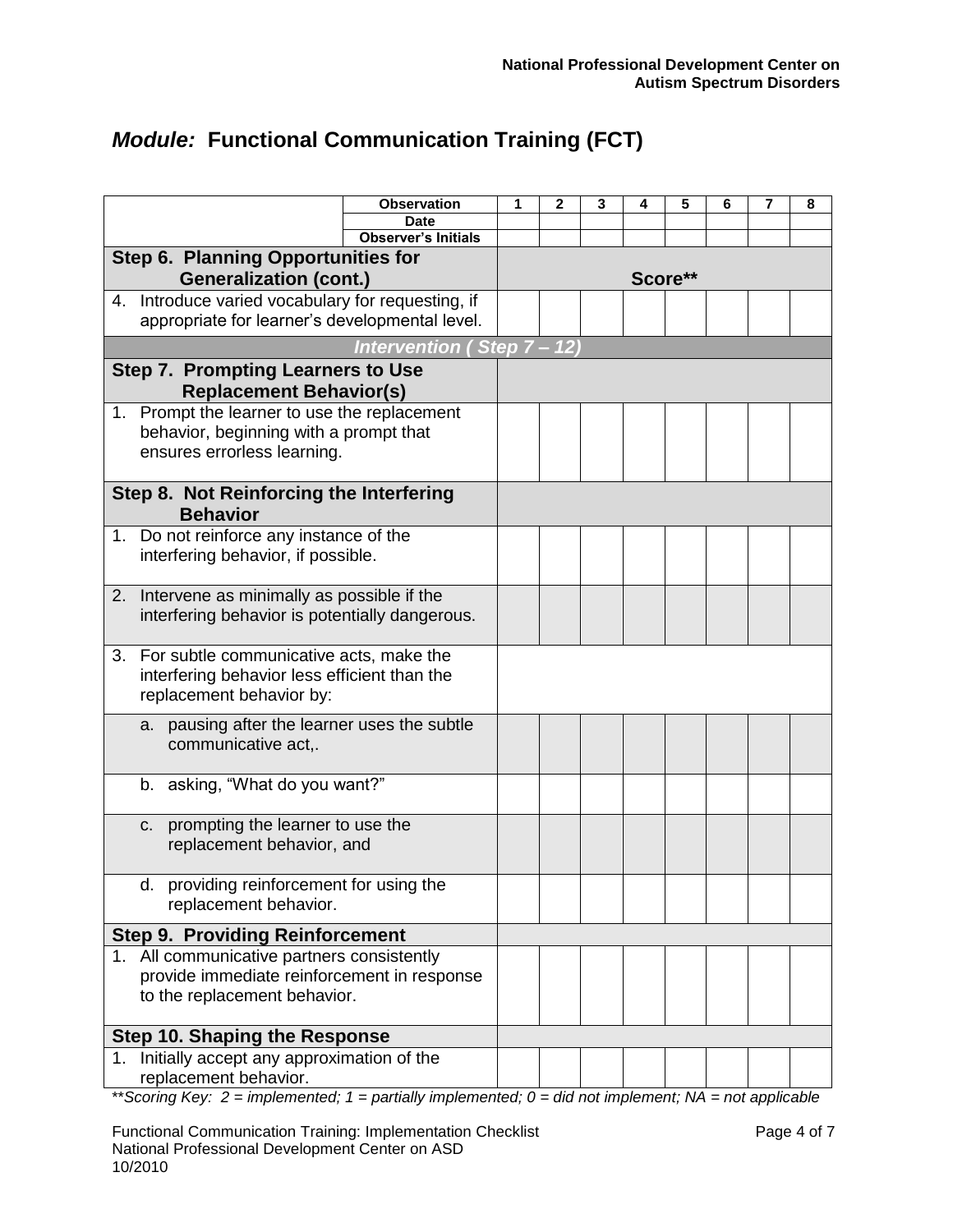|                                                    | <b>Observation</b>                   |  | 3 | 4 | 5       | 6 | 8 |
|----------------------------------------------------|--------------------------------------|--|---|---|---------|---|---|
|                                                    | <b>Date</b>                          |  |   |   |         |   |   |
|                                                    | Observer's Initials                  |  |   |   |         |   |   |
|                                                    | <b>Progress Monitoring (Step 13)</b> |  |   |   |         |   |   |
| <b>Step 13. Monitoring Learner Progress</b>        |                                      |  |   |   | Score** |   |   |
| 1. Collect progress monitoring data for individual |                                      |  |   |   |         |   |   |
| learners to determine:                             |                                      |  |   |   |         |   |   |
|                                                    |                                      |  |   |   |         |   |   |
| learners' use of communicative acts in<br>$a_{-}$  |                                      |  |   |   |         |   |   |
| different settings, and                            |                                      |  |   |   |         |   |   |
|                                                    |                                      |  |   |   |         |   |   |
| b. the type and intensity of prompts needed        |                                      |  |   |   |         |   |   |
| by learners to use communicative acts              |                                      |  |   |   |         |   |   |
| correctly.                                         |                                      |  |   |   |         |   |   |
|                                                    |                                      |  |   |   |         |   |   |
| 2. Use progress monitoring data to determine       |                                      |  |   |   |         |   |   |
| next steps.                                        |                                      |  |   |   |         |   |   |
|                                                    |                                      |  |   |   |         |   |   |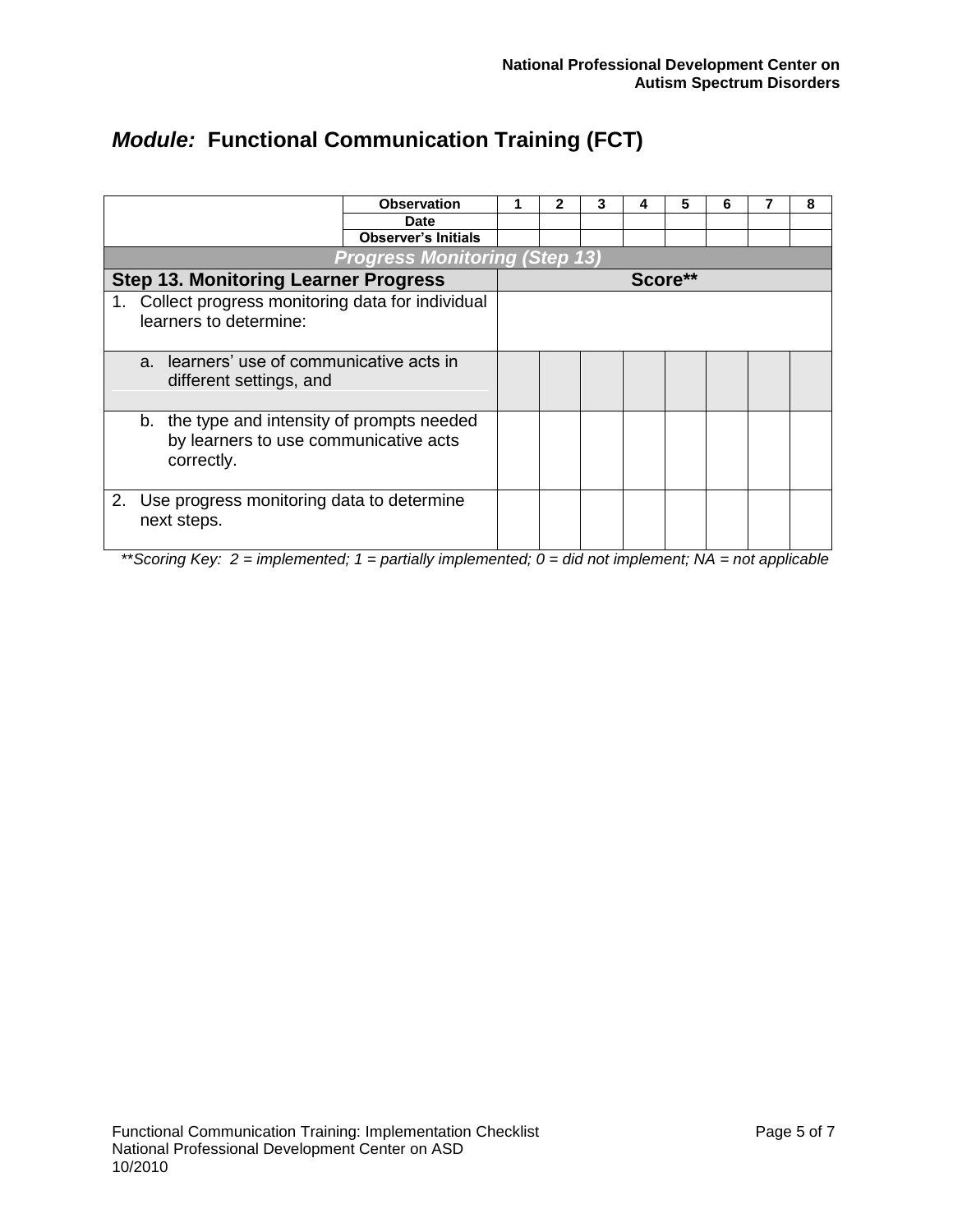| <b>Date</b> | <b>Observer</b><br><b>Initials</b> | <b>Target Skill/Behavior, Comments, and Plans for Next Steps</b> |
|-------------|------------------------------------|------------------------------------------------------------------|
|             |                                    |                                                                  |
|             |                                    |                                                                  |
|             |                                    |                                                                  |
|             |                                    |                                                                  |
| <b>Date</b> | <b>Observer</b><br><b>Initials</b> | <b>Target Skill/Behavior, Comments, and Plans for Next Steps</b> |
|             |                                    |                                                                  |
|             |                                    |                                                                  |
|             |                                    |                                                                  |
|             |                                    |                                                                  |
|             |                                    |                                                                  |
| <b>Date</b> | <b>Observer</b><br><b>Initials</b> | <b>Target Skill/Behavior, Comments, and Plans for Next Steps</b> |
|             |                                    |                                                                  |
|             |                                    |                                                                  |
|             |                                    |                                                                  |
|             |                                    |                                                                  |
| <b>Date</b> | <b>Observer</b><br><b>Initials</b> | <b>Target Skill/Behavior, Comments, and Plans for Next Steps</b> |
|             |                                    |                                                                  |
|             |                                    |                                                                  |
|             |                                    |                                                                  |
|             |                                    |                                                                  |
|             |                                    |                                                                  |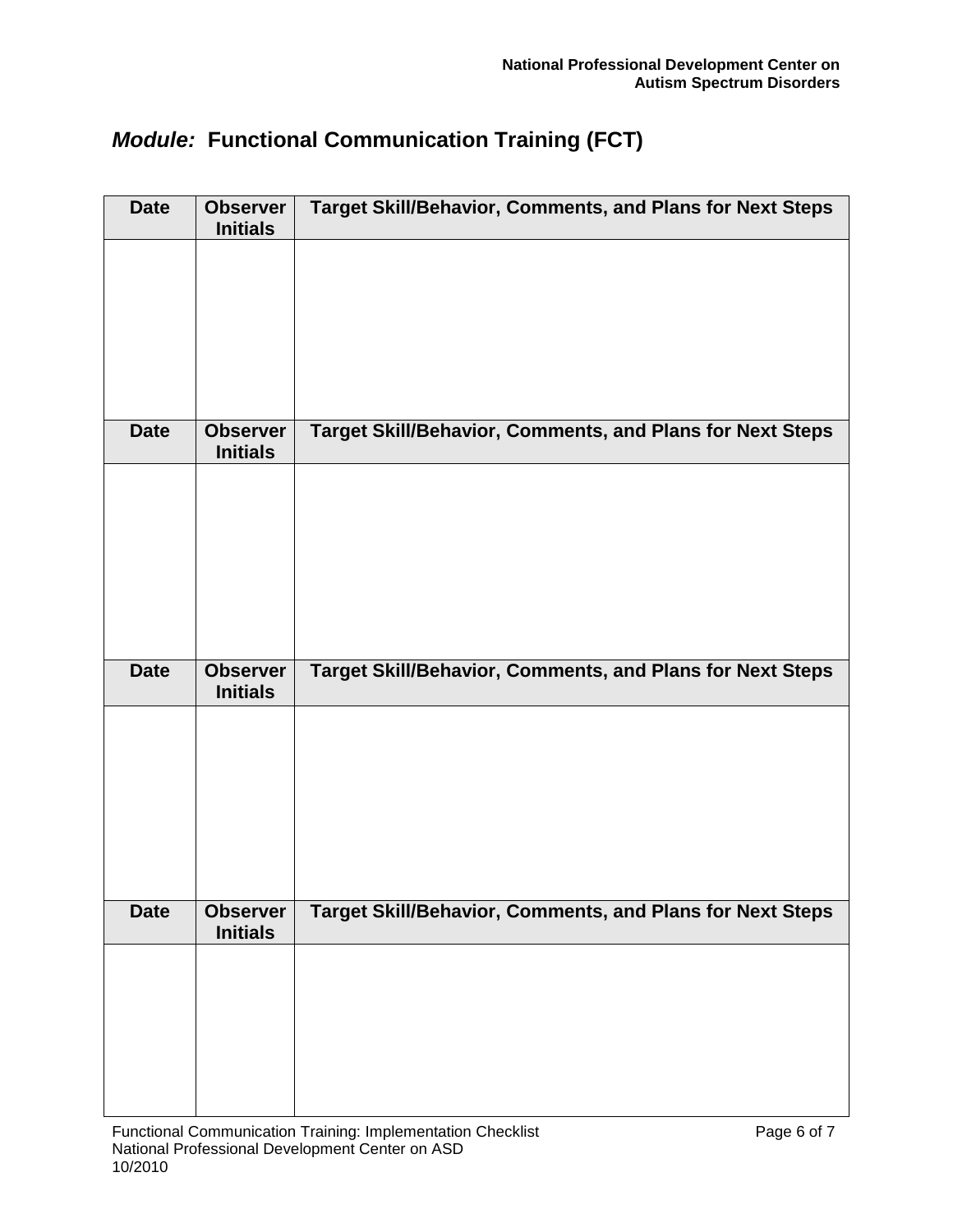| <b>Date</b> | <b>Observer</b><br><b>Initials</b> | <b>Target Skill/Behavior, Comments, and Plans for Next Steps</b> |
|-------------|------------------------------------|------------------------------------------------------------------|
|             |                                    |                                                                  |
|             |                                    |                                                                  |
|             |                                    |                                                                  |
|             |                                    |                                                                  |
| <b>Date</b> | <b>Observer</b><br><b>Initials</b> | <b>Target Skill/Behavior, Comments, and Plans for Next Steps</b> |
|             |                                    |                                                                  |
|             |                                    |                                                                  |
|             |                                    |                                                                  |
|             |                                    |                                                                  |
| <b>Date</b> | <b>Observer</b><br><b>Initials</b> | <b>Target Skill/Behavior, Comments, and Plans for Next Steps</b> |
|             |                                    |                                                                  |
|             |                                    |                                                                  |
|             |                                    |                                                                  |
| <b>Date</b> | <b>Observer</b>                    | <b>Target Skill/Behavior, Comments, and Plans for Next Steps</b> |
|             | <b>Initials</b>                    |                                                                  |
|             |                                    |                                                                  |
|             |                                    |                                                                  |
|             |                                    |                                                                  |
|             |                                    |                                                                  |
|             |                                    |                                                                  |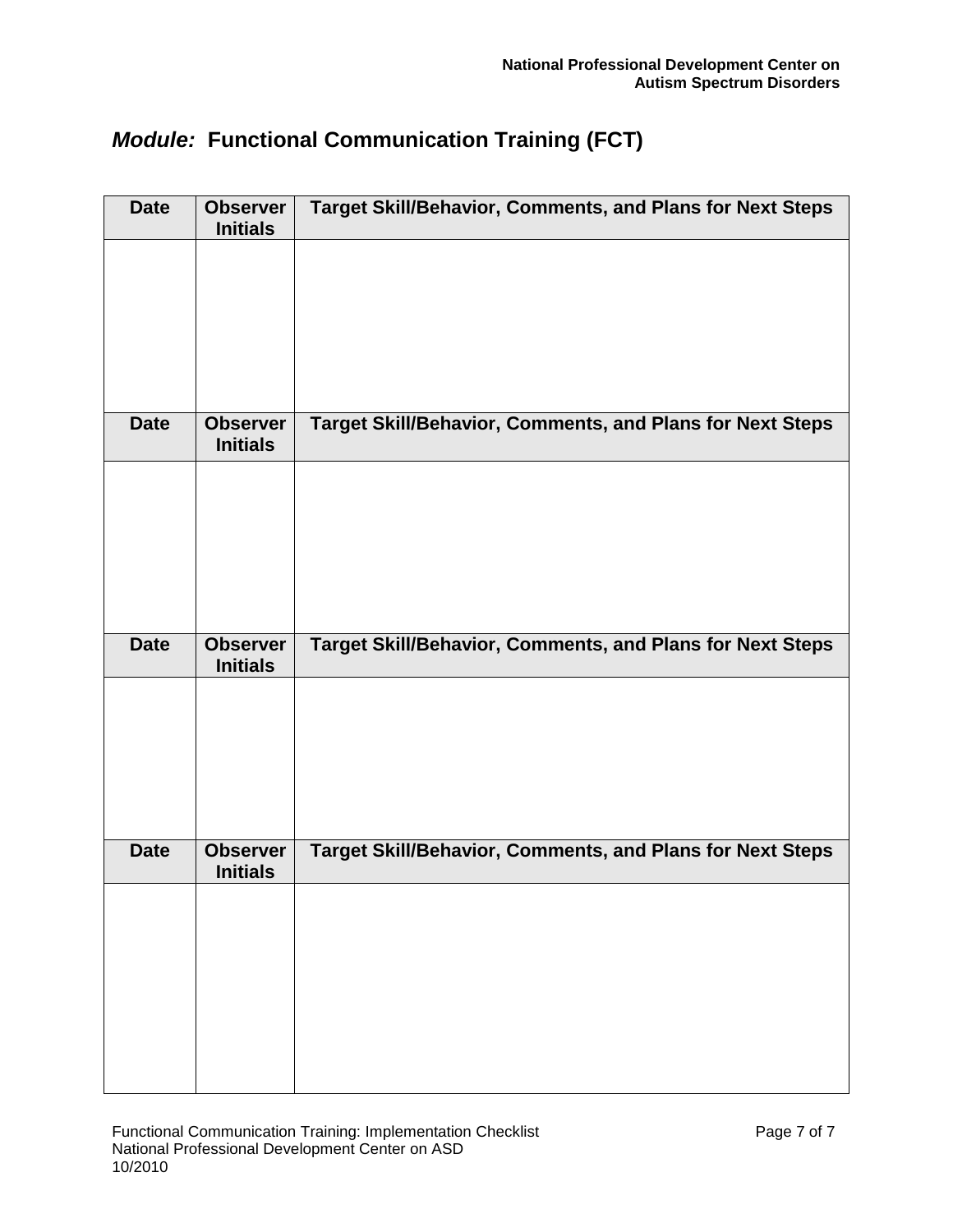### **Blank FCT Data Collection Sheet**

Learner \_\_\_\_\_\_\_\_\_\_\_\_\_\_\_\_\_\_\_\_\_\_\_\_\_\_\_\_\_\_\_\_\_\_\_\_\_\_\_\_\_\_\_\_\_\_\_\_\_\_\_\_\_\_\_\_\_\_\_\_\_\_\_

Person collecting data **Exercise 20** Ferson collecting data

### **Interfering Behavior (IB):**

#### **Replacement Behavior (RB):**

| <b>Date</b> | <b>Activity/</b><br>setting | <b>Antecedent</b><br>(record what<br>happens right<br>before the IB or<br>RB) | $IB$ or<br>RB? | <b>Prompts</b> | <b>Consequence</b><br>(record what<br>happens right<br>after the IB or<br>RB) | <b>Notes</b> |
|-------------|-----------------------------|-------------------------------------------------------------------------------|----------------|----------------|-------------------------------------------------------------------------------|--------------|
|             |                             |                                                                               |                | I P G V        |                                                                               |              |
|             |                             |                                                                               |                | IPGV           |                                                                               |              |
|             |                             |                                                                               |                | IPGV           |                                                                               |              |
|             |                             |                                                                               |                | IPGV           |                                                                               |              |
|             |                             |                                                                               |                | IPGV           |                                                                               |              |
|             |                             |                                                                               |                | IPGV           |                                                                               |              |
|             |                             |                                                                               |                | I P G V        |                                                                               |              |
|             |                             |                                                                               |                | IPGV           |                                                                               |              |
|             |                             |                                                                               |                | I P G V        |                                                                               |              |
|             |                             |                                                                               |                | I P G V        |                                                                               |              |
|             |                             |                                                                               |                | IPGV           |                                                                               |              |
|             |                             |                                                                               |                | I P G V        |                                                                               |              |
|             |                             |                                                                               |                | IPGV           |                                                                               |              |
|             |                             |                                                                               |                | IPGV           |                                                                               |              |
|             |                             |                                                                               |                | I P G V        |                                                                               |              |

 $Key: I = Independent, P = Physical prompt, G = Gestural prompt, V = Verbal prompt$